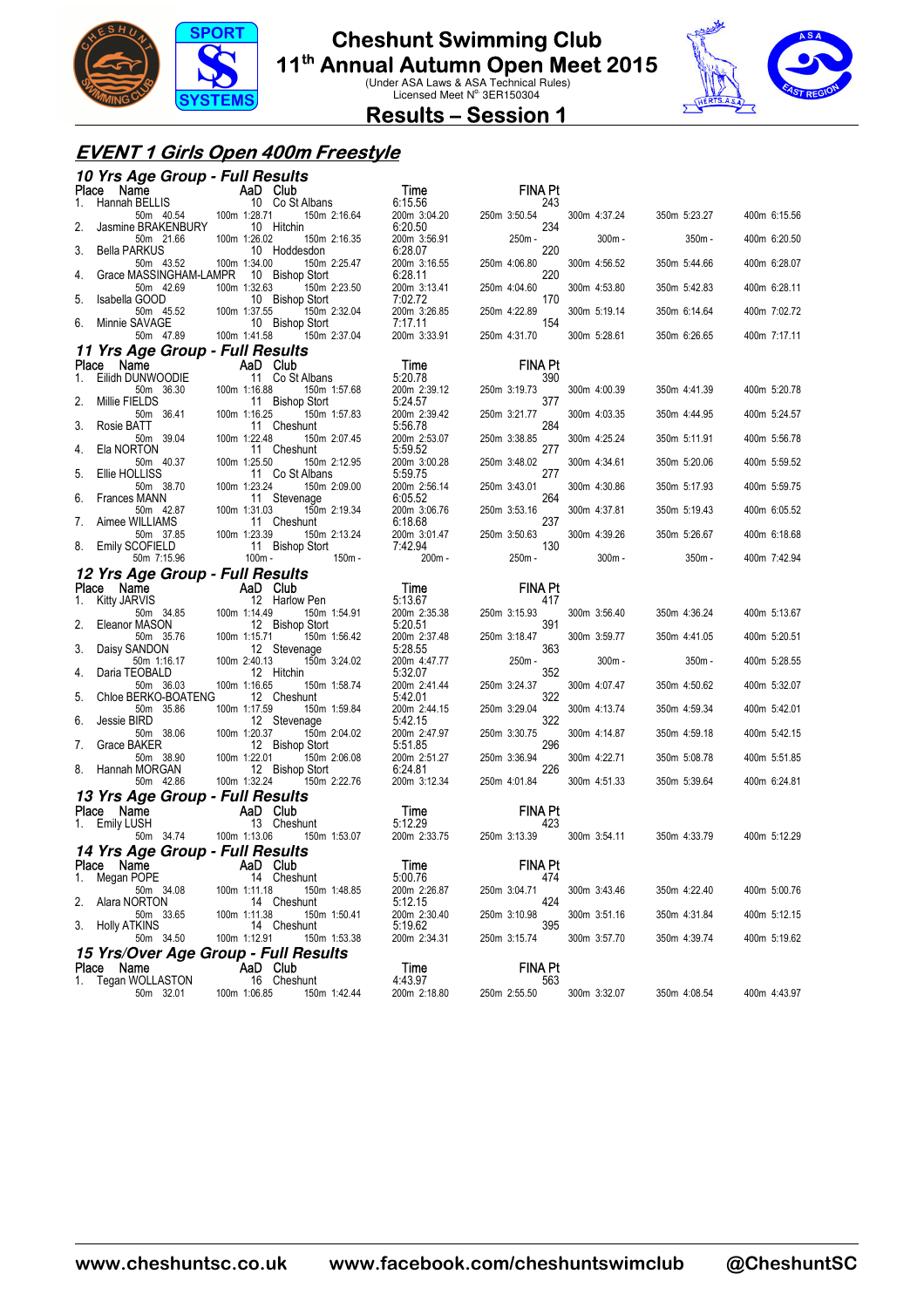

### **Cheshunt Swimming Club**

**11<sup>th</sup> Annual Autumn Open Meet 2015**<br>Under ASA Laws & ASA Technical Rules)<br>Licensed Meet N<sup>o.</sup> 3ER150304



#### **Results – Session 1**

#### **EVENT 2 Boys Open 400m Freestyle**

| 10 Yrs Age Group - Full Results                                                                                                                                                              |                                                                                      |                                                        |                     |              |              |              |
|----------------------------------------------------------------------------------------------------------------------------------------------------------------------------------------------|--------------------------------------------------------------------------------------|--------------------------------------------------------|---------------------|--------------|--------------|--------------|
|                                                                                                                                                                                              | Place Name AaD Club<br>1. Beau ANTEN 10 Bishop Stort<br>50m 1:14.31 100m 150m -      | <b>Time</b>                                            | <b>FINA Pt</b>      |              |              |              |
|                                                                                                                                                                                              |                                                                                      | 7:18.77<br>200m -                                      | 113<br>250m -       | 300m -       | $350m -$     | 400m 7:18.77 |
| 11 Yrs Age Group - Full Results                                                                                                                                                              |                                                                                      |                                                        |                     |              |              |              |
| Place Name                                                                                                                                                                                   |                                                                                      | Time                                                   | <b>FINA Pt</b>      |              |              |              |
| Ce Name<br>$\begin{array}{ccc}\n\text{Max MCAULIFFE} & \text{AaD} & \text{Club} \\ \text{Max MCAULIFFE} & 11 & \text{Harlov} \\ \text{Im} & 33.85 & 100 \text{m} 1:12.01\n\end{array}$<br>1. | $11$ Harlow Pen<br>150m 1:51.15                                                      | 5:05.37<br>200m 2:30.42                                | 335<br>250m 3:09.72 | 300m 3:49.18 | 350m 4:27.57 | 400m 5:05.37 |
| 2.<br>Thomas OGDEN                                                                                                                                                                           | 11 Bishop Stort                                                                      | 5:09.60                                                | 322                 |              |              |              |
| 50m 35.37<br>Tyler JACKSON                                                                                                                                                                   | 100m 1:14.13<br>150m 1:54.01<br>11 Harlow Pen                                        | 200m 2:33.37<br>5:35.01                                | 250m 3:13.21<br>254 | 300m 3:52.77 | 350m 4:32.60 | 400m 5:09.60 |
| 50m 37.87                                                                                                                                                                                    | 100m 1:20.42<br>150m 2:04.41                                                         | 200m 2:47.81                                           | 250m 3:30.84        | 300m 4:14.10 | 350m 4:56.42 | 400m 5:35.01 |
| Taylor COE<br>4.<br>50m 38.21                                                                                                                                                                | 11 Cheshunt<br>100m 1:20.60<br>150m 2:04.28                                          | 5:36.57<br>200m 2:47.43                                | 250<br>250m 3:30.69 | 300m 4:14.53 | 350m 4:57.35 | 400m 5:36.57 |
| 5.<br>Aaron PICKARD<br>50m 2:54.16                                                                                                                                                           | 11 Cheshunt<br>100m 3:08.93<br>150m 3:31.28                                          | 5:37.54<br>200m 4:14.95                                | 248<br>250m 4:57.82 | 300m 6:25.89 | 350m 6:41.55 | 400m 5:37.54 |
| 12 Yrs Age Group - Full Results                                                                                                                                                              |                                                                                      |                                                        |                     |              |              |              |
| Place Name                                                                                                                                                                                   | AaD Club                                                                             | <b>Time</b>                                            | <b>FINA Pt</b>      |              |              |              |
| 1. Edward JEX<br>50m 36.00                                                                                                                                                                   | 12 Co St Albans<br>100m 1:15.78<br>150m 1:56.05                                      | 5:11.89<br>200m 2:36.61                                | 315<br>250m 3:16.50 | 300m 3:56.15 | 350m 4:35.64 | 400m 5:11.89 |
| Zane BATT<br>2.                                                                                                                                                                              | 12 Cheshunt                                                                          | 5:12.04                                                | 314                 |              |              |              |
| 50m 34.48<br>3.<br>Alexander HORNE                                                                                                                                                           | 100m 1:13.77<br>150m 1:53.41<br>12 Co St Albans                                      | 200m 2:34.27<br>5:14.29                                | 250m 3:14.48<br>308 | 300m 3:54.98 | 350m 4:35.18 | 400m 5:12.04 |
| 50m 35.40<br>Adam FEARON                                                                                                                                                                     | 100m 1:15.24<br>150m 1:55.22                                                         | 200m 2:36.46<br>5:35.63                                | 250m 3:16.53<br>252 | 300m 3:56.77 | 350m 4:36.40 | 400m 5:14.29 |
| 4.<br>50m 2:04.90                                                                                                                                                                            | 12 Harlow Pen<br>100m 2:48.35<br>150m 3:31.59                                        | 200m 4:15.10                                           | 250m 4:57.34        | 300m 5:35.60 | $350m -$     | 400m 5:35.63 |
| 5.<br>Theo MILLAR<br>50m 37.57                                                                                                                                                               | 12 Co St Albans<br>100m 1:20.76<br>150m 2:05.16                                      | 5:43.32<br>200m 2:50.71                                | 236<br>250m 3:35.64 | 300m 4:19.79 | 350m 5:02.84 | 400m 5:43.32 |
| 6.<br>William TOLAND<br>50m 38.75                                                                                                                                                            | 12 Co St Albans<br>100m 1:23.52<br>150m 2:08.91                                      | 5:47.06<br>200m 2:53.77                                | 228<br>250m 3:36.94 | 300m 4:20.94 | 350m 5:04.47 | 400m 5:47.06 |
| Rhys DOLAN<br>7.                                                                                                                                                                             | 12 Hoddesdon                                                                         | 5:52.05                                                | 219                 |              |              |              |
| 50m 39.17<br>Darren RAPHY<br>8.                                                                                                                                                              | 100m 1:22.91<br>150m 2:07.98<br>12 Bishop Stort                                      | 200m 2:53.22<br>5:59.21                                | 250m 3:39.43<br>206 | 300m 4:25.01 | 350m 5:11.45 | 400m 5:52.05 |
| 50m 39.59<br>Thomas JOBSON<br>9.                                                                                                                                                             | 100m 1:24.74<br>150m 2:11.13<br>12 Bushey                                            | 200m 2:55.88<br>6:16.43                                | 250m 3:42.24<br>179 | 300m 4:28.92 | 350m 5:14.27 | 400m 5:59.21 |
| 50m 38.51<br>10. William FIELD                                                                                                                                                               | 100m 1:24.64<br>150m 2:12.44<br>12 Ware                                              | 200m 3:00.73<br>6:41.60                                | 250m 3:50.46<br>147 | 300m 4:42.21 | 350m 5:31.89 | 400m 6:16.43 |
| 50m 42.93                                                                                                                                                                                    | 100m 1:30.90<br>150m 2:21.15                                                         | 200m 3:14.06                                           | 250m 4:06.24        | 300m 4:59.23 | 350m 5:52.15 | 400m 6:41.60 |
| 13 Yrs Age Group - Full Results                                                                                                                                                              |                                                                                      | Time                                                   | <b>FINA Pt</b>      |              |              |              |
| <b>Place Name</b><br>1. Keir REES 13 Harlow Pen                                                                                                                                              |                                                                                      | 4:58.73                                                | 358                 |              |              |              |
| Ryan POCOCK                                                                                                                                                                                  | 150m 1:48.49<br>13 Stevenage                                                         | 200m 2:26.92<br>5:08.00                                | 250m 3:05.34<br>327 | 300m 3:43.44 | 350m 4:22.29 | 400m 4:58.73 |
| 50m 32.78 100m 1:10.11<br>DCOCK 13 S<br>50m 33.37 100m 1:11.50                                                                                                                               | 150m 1:51.02                                                                         | 200m 2:22.38                                           | 250m 3:10.62        | 300m 4:29.80 | $350m -$     | 400m 5:08.00 |
| Benjamin WILLIAMSON<br>50m 34.55                                                                                                                                                             | 13 Hoddesdon<br>100m 1:13.14<br>150m 1:53.06                                         | 5:10.02<br>200m 2:33.26<br>5:49.56                     | 320<br>250m 3:13.82 | 300m 3:54.34 | 350m 4:34.08 | 400m 5:10.02 |
| James GOR<br>4.<br>50m 38.91                                                                                                                                                                 | 13 Bishop Stort<br>100m 1:21.77 150m 2:05.66                                         | 200m 2:49.97                                           | 223<br>250m 3:34.24 | 300m 4:19.68 | 350m 5:05.55 | 400m 5:49.56 |
| 14 Yrs Age Group - Full Results                                                                                                                                                              |                                                                                      |                                                        |                     |              |              |              |
| Name<br>Place                                                                                                                                                                                | AaD Club                                                                             |                                                        | <b>FINA Pt</b>      |              |              |              |
|                                                                                                                                                                                              | Callum WOLLASTON 14 Cheshunt<br>50m 31.22 100m 1:04.91<br>AVIFS 14 H<br>150m 1:39.42 | <b>Time</b><br>4:34.30<br>200m 2:14.49 250m<br>4:57.88 | 463<br>250m 2:49.76 | 300m 3:25.01 | 350m 4:00.13 | 400m 4:34.30 |
| 2. Ralph DAVIES<br>50m 31.17 100m 1:05.99                                                                                                                                                    | 14 Hoddesdon<br>150m 1:42.78                                                         | 4:57.88<br>200m 2:20.60                                | 361<br>250m 2:59.68 | 300m 3:39.26 | 350m 4:18.95 | 400m 4:57.88 |
|                                                                                                                                                                                              | 15 Yrs/Over Age Group - Full Results                                                 |                                                        |                     |              |              |              |
| Place<br>Name                                                                                                                                                                                | AaD Club                                                                             | Time                                                   | <b>FINA Pt</b>      |              |              |              |
| 1.<br>Kieran RAPHY<br>50m 30.52                                                                                                                                                              | 18 Bishop Stort<br>100m 1:03.71<br>150m 1:37.35                                      | 4:23.73<br>200m 2:11.21                                | 521<br>250m 2:44.58 | 300m 3:18.09 | 350m 3:51.68 | 400m 4:23.73 |
| 2.<br>Daniel LUSH<br>50m 29.51                                                                                                                                                               | 15 Cheshunt<br>100m 1:01.56<br>150m 1:35.17                                          | 4:24.90<br>200m 2:09.46                                | 514<br>250m 2:44.06 | 300m 3:18.54 | 350m 3:52.53 | 400m 4:24.90 |
| 3.<br>Harry JONES<br>50m 29.72                                                                                                                                                               | 15 Hitchin<br>100m 1:02.35<br>150m 1:36.65                                           | 4:38.27<br>200m 2:12.27                                | 443<br>250m 2:48.54 | 300m 3:25.46 | 350m 4:03.30 | 400m 4:38.27 |
| Steven RAPHY<br>4.                                                                                                                                                                           | 15<br><b>Bishop Stort</b>                                                            | 4:38.62                                                | 442                 |              |              |              |
| 50m 31.91                                                                                                                                                                                    | 100m 1:06.28<br>150m 1:41.78                                                         | 200m 2:17.20                                           | 250m 2:52.52        | 300m 3:28.26 | 350m 4:04.36 | 400m 4:38.62 |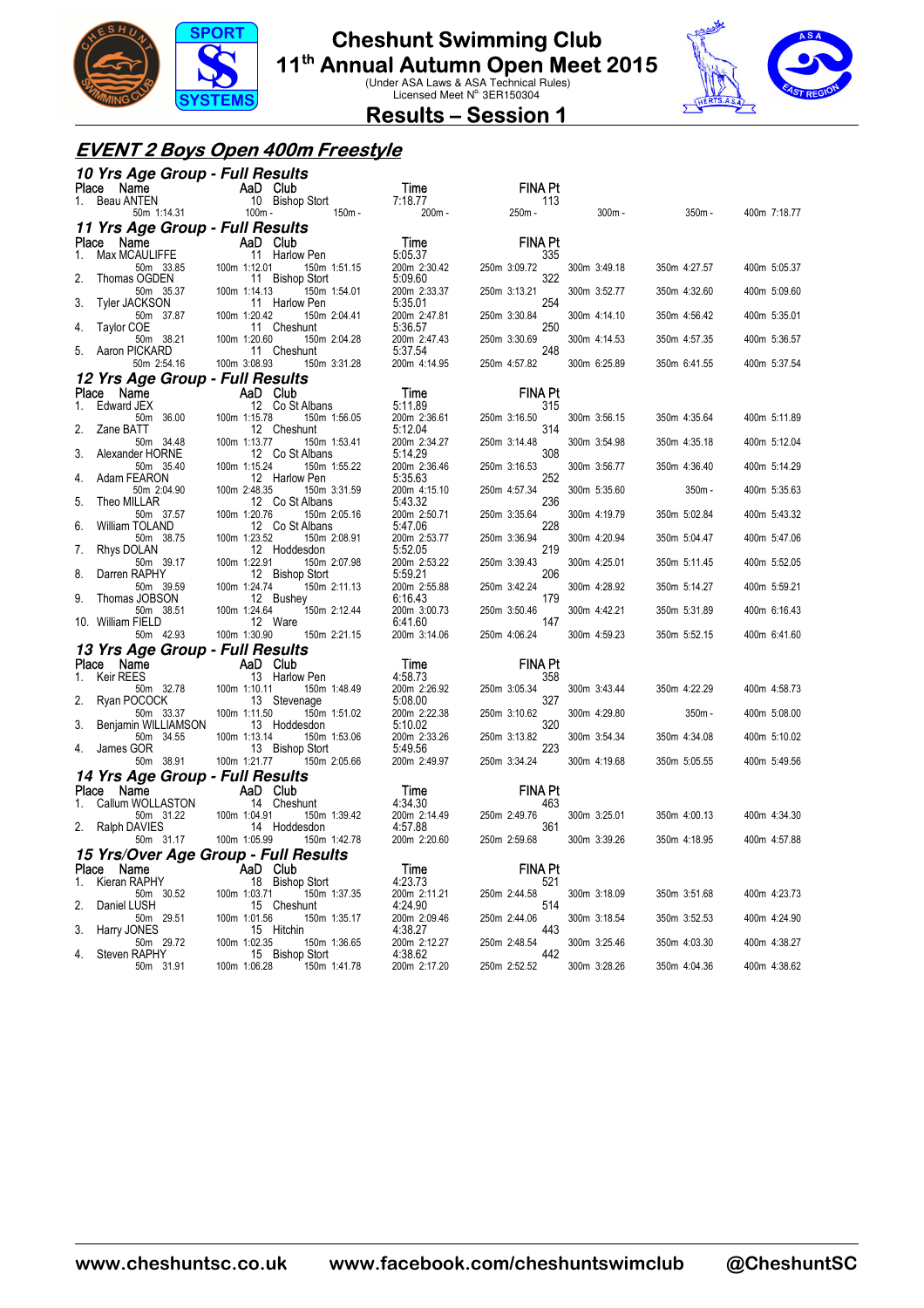



**Results – Session 1** 

#### **EVENT 3 Girls Open 100m Butterfly**

| 09 Yrs Age Group - Full Results      |                   |                     |                 |                       |               |
|--------------------------------------|-------------------|---------------------|-----------------|-----------------------|---------------|
| Place Name                           | AaD Club          |                     | Time            | <b>FINA Pt</b>        | 50            |
| Emilia DUNWOODIE<br>$1_{-}$          |                   | 9 Co St Albans      | 1:42.45         | 155                   | 48.43         |
| 10 Yrs Age Group - Full Results      |                   |                     |                 |                       |               |
| Name<br>Place                        | AaD Club          |                     | Time            | <b>FINA Pt</b>        | 50            |
| Phoebe WHITE                         | 10                | Harlow Pen          | 1:36.91         | 183                   | 43.61         |
| 11 Yrs Age Group - Full Results      |                   |                     |                 |                       |               |
| Place Name<br>$1_{\cdot}$            | AaD Club<br>11    | Hitchin             | Time<br>1:32.06 | <b>FINA Pt</b><br>213 | 50<br>1:32.07 |
| Lucy KING<br>2.<br>Eilidh DUNWOODIE  | 11                | Co St Albans        | 1:35.09         | 194                   | 42.89         |
| 3.<br>Mollie DOWNES                  |                   | 11 Hoddesdon        | 1:35.36         | 192                   | 44.38         |
| <b>Florie GEURTS</b><br>4.           |                   | 11 Co St Albans     | 1:35.66         | 190                   | 41.88         |
| 5.<br>Rosie BATT                     | 11                | Cheshunt            | 1:39.33         | 170                   | 46.36         |
| Laney LAWS-RANDALL<br>6.             |                   | 11 Hitchin          | 1:40.09         | 166                   | 45.84         |
| 12 Yrs Age Group - Full Results      |                   |                     |                 |                       |               |
| Place<br>Name                        | AaD Club          |                     | Time            | <b>FINA Pt</b>        | 50            |
| <b>Jessica PATRICK</b><br>1.         |                   | 12 Co St Albans     | 1:17.09         | 364                   | 35.38         |
| 2.<br>Sophie TAYLOR                  |                   | 12 Co St Albans     | 1:17.96         | 352                   | 37.31         |
| 3.<br>Sophie HINDLE                  | 12                | Stevenage           | 1:27.19         | 251                   | 1:27.18       |
| Daisy SANDON<br>4.                   | $12 \overline{ }$ | Stevenage           | 1:28.08         | 244                   | 41.15         |
| 5.<br>Lucia CZORNYJ                  | 12                | Hitchin             | 1:30.75         | 223                   | 42.78         |
| 13 Yrs Age Group - Full Results      |                   |                     |                 |                       |               |
| Name<br>Place                        | AaD Club          |                     | Time            | <b>FINA Pt</b>        | 50            |
| Nellie EASTLAND<br>1.                |                   | 13 Bishop Stort     | 1:12.19         | 443                   | 34.34         |
| 2.<br>Jessica PENKUL                 |                   | 13 Bishop Stort     | 1:16.32         | 375                   | 35.81         |
| 3.<br><b>Lucy SIMISTER</b>           |                   | 13 Hertford         | 1:25.88         | 263                   | 38.93         |
| Ashleigh JOLLEY<br>4.                |                   | 13 Harlow Pen       | 1:41.29         | 160                   | 44.50         |
| 14 Yrs Age Group - Full Results      |                   |                     |                 |                       |               |
| Name<br>Place                        | AaD Club          |                     | Time            | <b>FINA Pt</b>        | 50            |
| Courtney BURKE                       | 14                | Cheshunt            | 1:17.08         | 364                   | 35.21         |
| Francesca PLATTEN                    |                   | 14 Stevenage        | 1:23.28         | 288                   | 38.94         |
| 15 Yrs/Over Age Group - Full Results |                   |                     |                 |                       |               |
| Place Name                           | AaD Club          |                     | Time            | <b>FINA Pt</b>        | 50            |
| Millie DONOVAN<br>1.                 | 17                | Cheshunt            | 1:12.21         | 443                   | 34.15         |
| 2.<br>Tegan WOLLASTON                |                   | 16 Cheshunt         | 1:12.31         | 441                   | 34.05         |
| 3.<br>Megan POINTER                  | 16                | <b>Bishop Stort</b> | 1:15.38         | 389                   | 34.85         |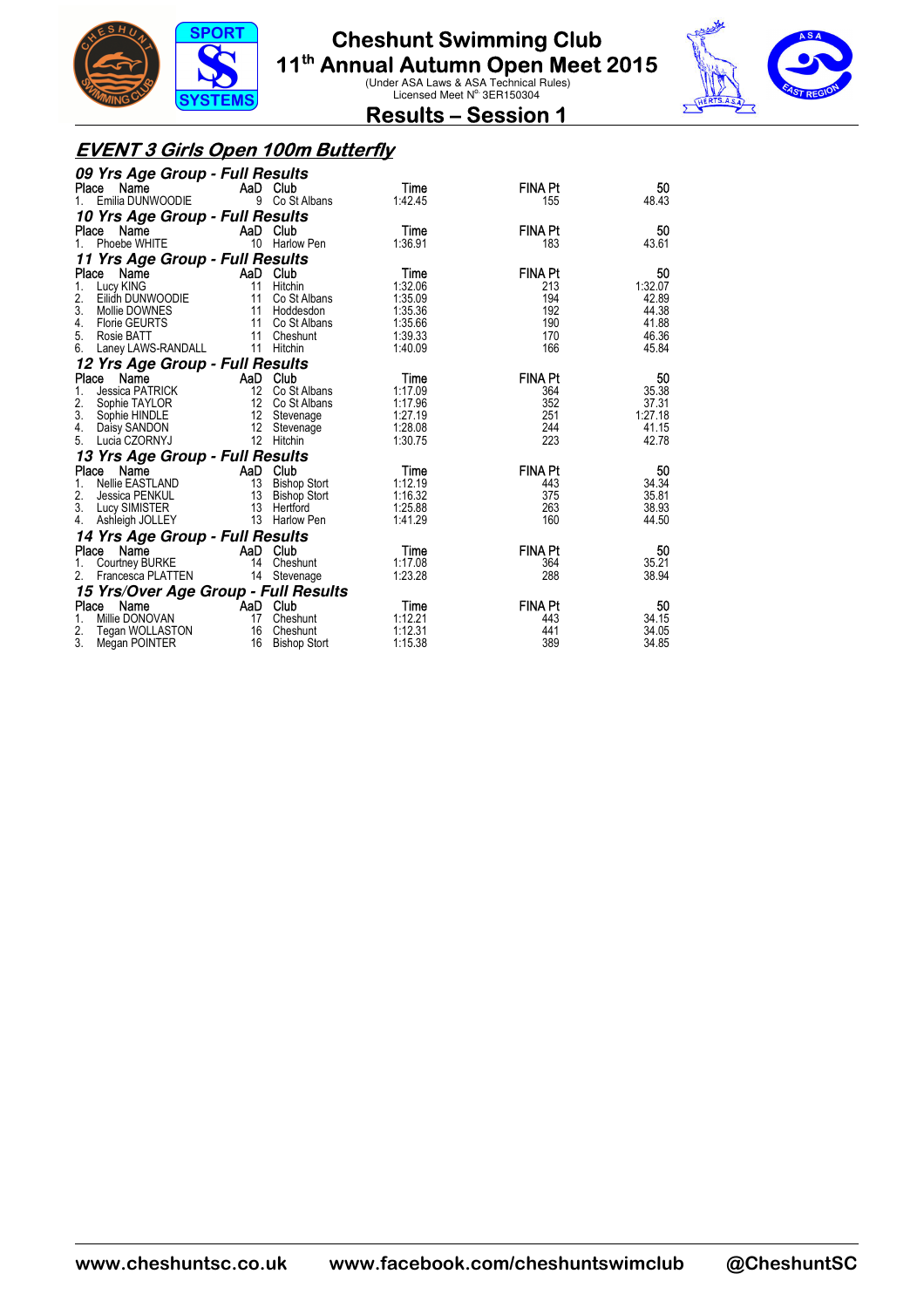



**Results – Session 1** 

#### **EVENT 4 Boys Open 100m Butterfly**

| 10 Yrs Age Group - Full Results                |                |                                   |                    |                |                  |
|------------------------------------------------|----------------|-----------------------------------|--------------------|----------------|------------------|
| Place<br>Name                                  | $AaD$ Club     |                                   | Time               | <b>FINA Pt</b> | 50               |
| Maxwell CHOWN                                  | 10             | Co St Albans                      | 1:35.89            | 129            | 43.22            |
| 2.<br>Alex KNIGHT                              | 10             | Harlow Pen                        | 1:40.98            | 110            | 46.58            |
| 3.<br>Sidney THOMPSON                          |                | 10 Ware                           | 1:46.38            | 94             | 46.24            |
| 11 Yrs Age Group - Full Results                |                |                                   |                    |                |                  |
| Name<br>Place                                  | AaD Club       |                                   | Time               | <b>FINA Pt</b> | 50               |
| 1.<br>Alessandro RIODA<br>2.                   | 11             | <b>Harlow Pen</b>                 | 1:12.95            | 293<br>232     | 34.29<br>1:18.79 |
| Thomas OGDEN<br>3.<br>Ethan PEIRCE             | 11<br>11       | <b>Bishop Stort</b><br>Harlow Pen | 1:18.85<br>1:28.75 | 162            | 39.74            |
|                                                |                |                                   |                    |                |                  |
| 12 Yrs Age Group - Full Results                |                |                                   |                    |                |                  |
| Name<br>Place                                  | AaD Club<br>12 |                                   | Time               | <b>FINA Pt</b> | 50               |
| Alfie WARNOCK<br>1.<br>2.<br>Marco TONTODONATI |                | Hitchin<br>12 Hoddesdon           | 1:18.33<br>1:27.74 | 237<br>168     | 34.83<br>38.53   |
| 3.<br>Ciaran COOK                              | 12             | Co St Albans                      | 1:28.71            | 163            | 37.96            |
| 4.<br>Louis CRIPPS                             | 12             | Ware                              | 1:30.04            | 156            | 40.70            |
| 5.<br>Finlay SMITH                             |                | 12 Hertford                       | 1:30.07            | 155            | 38.62            |
| 13 Yrs Age Group - Full Results                |                |                                   |                    |                |                  |
| Place Name                                     | AaD Club       |                                   | Time               | <b>FINA Pt</b> | 50               |
| Charlie COOK<br>1.                             | 13             | Hertford                          | 1:15.39            | 265            | 35.31            |
| 2.<br>Harry JORDAN                             | 13             | Hertford                          | 1:38.08            | 120            | 45.41            |
| 14 Yrs Age Group - Full Results                |                |                                   |                    |                |                  |
| Name<br>Place                                  | AaD Club       |                                   | Time               | FINA Pt        | 50               |
| Matteo TONTODONATI                             |                | 14 Hoddesdon                      | 1:10.82            | 320            | 32.86            |
| 15 Yrs/Over Age Group - Full Results           |                |                                   |                    |                |                  |
| Name<br>Place                                  | AaD Club       |                                   | Time               | <b>FINA Pt</b> | 50               |
| Jack JACKSON<br>1.                             | 19             | Bushey                            | 1:04.27            | 429            | 29.77            |
| 2.<br>Ignatius JAMES                           |                | 15 Verulam                        | 1:08.33            | 357            | 30.55            |
| <b>William CHARLES</b>                         | 15             | Hertford                          | DQ 4.4             |                |                  |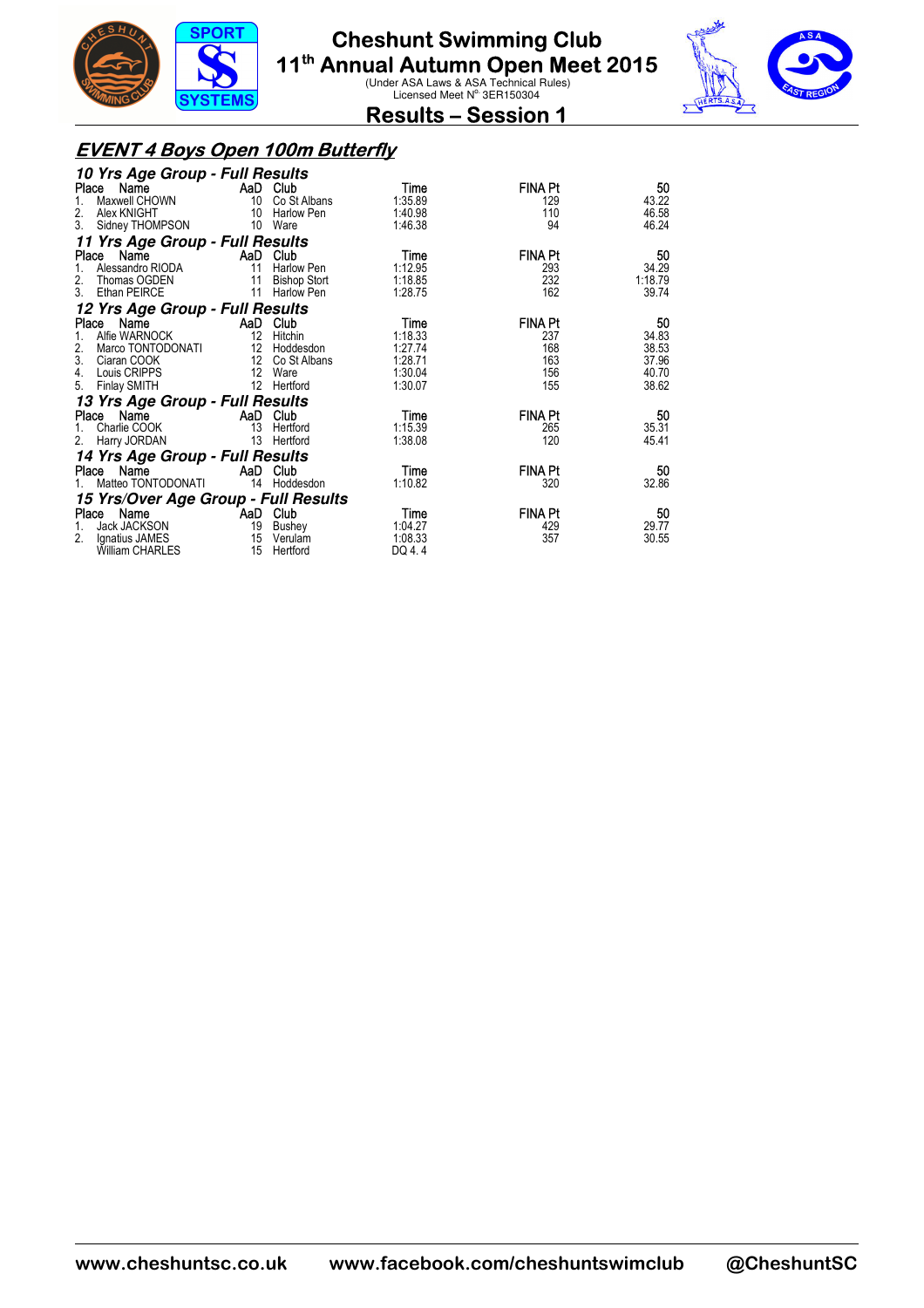



**Results – Session 1** 

#### **EVENT 5 Girls Open 50m Backstroke**

|             | 09 Yrs Age Group - Full Results<br><b>09 Yrs Age Group - Full Results</b><br>Place Name<br>1. Emilia DUNWOODIE 9 Co St Albans<br>3. Amandine GEURTS 9 Co St Albans<br>4. Isabel CHAPLIN 9 Co St Albans<br>4. Isabel CHAPLIN 9 Co St Albans<br>5. Carys TOLAND 9 Co St Albans<br>6. E                        |                         |                                            |                |                       |
|-------------|-------------------------------------------------------------------------------------------------------------------------------------------------------------------------------------------------------------------------------------------------------------------------------------------------------------|-------------------------|--------------------------------------------|----------------|-----------------------|
|             |                                                                                                                                                                                                                                                                                                             |                         |                                            | Time<br>39.88  | FINA Pt<br>267        |
|             |                                                                                                                                                                                                                                                                                                             |                         |                                            | 41.16          | 243                   |
|             |                                                                                                                                                                                                                                                                                                             |                         |                                            | 43.49          | 206                   |
|             |                                                                                                                                                                                                                                                                                                             |                         |                                            | 45.00          | 186                   |
|             |                                                                                                                                                                                                                                                                                                             |                         |                                            | 45.70          | 177                   |
|             |                                                                                                                                                                                                                                                                                                             |                         |                                            | 48.76<br>49.84 | 146<br>137            |
|             |                                                                                                                                                                                                                                                                                                             |                         |                                            | 50.34          | 133                   |
|             |                                                                                                                                                                                                                                                                                                             |                         |                                            | 50.48          | 131                   |
|             |                                                                                                                                                                                                                                                                                                             |                         |                                            | 50.56          | 131                   |
|             |                                                                                                                                                                                                                                                                                                             |                         |                                            | 51.58          | 123                   |
|             |                                                                                                                                                                                                                                                                                                             |                         |                                            | 51.75<br>53.29 | 122<br>112            |
|             |                                                                                                                                                                                                                                                                                                             |                         |                                            | 54.06          | 107                   |
|             |                                                                                                                                                                                                                                                                                                             |                         |                                            | 54.88          | 102                   |
|             |                                                                                                                                                                                                                                                                                                             |                         |                                            | 55.13          | 101                   |
|             |                                                                                                                                                                                                                                                                                                             |                         |                                            | 56.49          | 94                    |
|             | 10 Yrs Age Group - Full Results<br><b>Place Name Care Comp - FUIT FIESUITS<br/> Place Name AaD Club<br/> 10 Co St Albans<br/> 2. Sara LAITNER<br/> 2. Sara LAITNER<br/> 4. Phoebe WHITE<br/> 4. Jasmine BRAKENBURY<br/> 4. Channan BELLIS<br/> 6. Hamnan BELLIS<br/> 7. Grace MASSINGHAM-LAMPR 10 Bisho</b> |                         |                                            | Time           | <b>FINA Pt</b>        |
|             |                                                                                                                                                                                                                                                                                                             |                         |                                            | 41.59          | 235                   |
|             |                                                                                                                                                                                                                                                                                                             |                         |                                            | 41.85          | 231                   |
|             |                                                                                                                                                                                                                                                                                                             |                         |                                            | 42.87          | 215                   |
|             |                                                                                                                                                                                                                                                                                                             |                         |                                            | 44.34          | 194                   |
|             |                                                                                                                                                                                                                                                                                                             |                         |                                            | 44.34<br>44.37 | 194<br>194            |
|             |                                                                                                                                                                                                                                                                                                             |                         |                                            | 45.62          | 178                   |
|             |                                                                                                                                                                                                                                                                                                             |                         |                                            | 45.96          | 174                   |
|             |                                                                                                                                                                                                                                                                                                             |                         |                                            | 46.30          | 171                   |
|             |                                                                                                                                                                                                                                                                                                             |                         |                                            | 47.35          | 159                   |
|             |                                                                                                                                                                                                                                                                                                             |                         |                                            | 47.75<br>47.92 | 155<br>154            |
|             |                                                                                                                                                                                                                                                                                                             |                         |                                            | 48.03          | 153                   |
|             |                                                                                                                                                                                                                                                                                                             |                         |                                            | 48.19          | 151                   |
|             |                                                                                                                                                                                                                                                                                                             |                         |                                            | 48.34          | 150                   |
|             |                                                                                                                                                                                                                                                                                                             |                         | Bishop Stort<br>Bishop Stort<br>Harlow Pen | 48.56          | 148<br>139            |
|             |                                                                                                                                                                                                                                                                                                             |                         | <b>Bishop Stort</b>                        | 49.51<br>50.19 | 134                   |
|             |                                                                                                                                                                                                                                                                                                             |                         |                                            | 52.57          | 116                   |
|             |                                                                                                                                                                                                                                                                                                             |                         |                                            | 52.81          | 115                   |
|             |                                                                                                                                                                                                                                                                                                             |                         | Bishop Stort<br>Bushev                     | 53.34          | 111                   |
|             |                                                                                                                                                                                                                                                                                                             |                         |                                            |                |                       |
|             | 10 Bishop Stort<br>14. Tara SAFAVIZADEH 10 Cheshunt<br>15. Aoife JAMES<br>16. Georgina BARLOW 10 Bishop Stort<br>16. Georgina BARLOW 10 Bishop Stort<br>17. Daisy MCAULIFFE 10 Harlow Pen<br>18. Freya REILLY 10 Bishop Stort<br>19. Amelia                                                                 |                         |                                            | 58.65          | 84                    |
|             | 11 Yrs Age Group - Full Results                                                                                                                                                                                                                                                                             |                         |                                            |                |                       |
| Place<br>1. |                                                                                                                                                                                                                                                                                                             | 11                      | AaD Club<br>Verulam                        | Time<br>35.12  | <b>FINA Pt</b><br>391 |
| 2.          |                                                                                                                                                                                                                                                                                                             | 11                      | Co St Albans                               | 36.21          | 357                   |
| 3.          | <b>Example 18</b><br>Isabel HARBER<br>Florie GEURTS<br>Millie FIELDS                                                                                                                                                                                                                                        |                         | Bishop Stort                               | 37.21          | 329                   |
| 4.          |                                                                                                                                                                                                                                                                                                             |                         | Co St Albans                               | 37.44          | 323                   |
| 5.<br>6.    |                                                                                                                                                                                                                                                                                                             |                         | Co St Albans                               | 39.56          | 274                   |
| 6.          |                                                                                                                                                                                                                                                                                                             |                         | Harlow Pen<br>Harlow Pen                   | 39.79<br>39.79 | 269<br>269            |
| 8.          |                                                                                                                                                                                                                                                                                                             |                         | Bishop Stort                               | 39.85          | 268                   |
| 9.          |                                                                                                                                                                                                                                                                                                             |                         | Hitchin                                    | 40.52          | 255                   |
|             | 10. Ella CHAPMAN                                                                                                                                                                                                                                                                                            |                         | Hitchin                                    | 40.61          | 253                   |
| 12.         | willie FIELDS<br>Eilidh DUNWOODIE<br>Isabelle GODFREY<br>Intervent of the Sabelle SODFREY<br>Intervent of the SAKER<br>Isabelle BAKER<br>Intervent of the SAKER<br>Elia CHAPMAN<br>Intervent of the SRODFRICK<br>Intervent of the SRODFRICK<br>Int<br>11. Martha BRODERICK<br>Taya PHILLIPS                 | 11<br>11                | Harlow Pen<br>Verulam                      | 41.44<br>41.95 | 238<br>229            |
|             | 13. Jemima SAMOLS                                                                                                                                                                                                                                                                                           | 11                      | Co St Albans                               | 42.04          | 228                   |
|             | 14. Olivia MATFIELD                                                                                                                                                                                                                                                                                         | 11                      | Hitchin                                    | 44.60          | 191                   |
|             | 15. Ella PENKUL                                                                                                                                                                                                                                                                                             | 11                      | <b>Bishop Stort</b>                        | 45.18          | 184                   |
|             | 16. Frances MANN<br>17. Valencia AFONSO                                                                                                                                                                                                                                                                     | 11<br>11                | Stevenage                                  | 47.38          | 159                   |
|             | 18. Keira MACRAE                                                                                                                                                                                                                                                                                            | 11                      | Ware<br>Hertford                           | 48.56<br>48.57 | 148<br>148            |
|             | 19. Emily SCOFIELD                                                                                                                                                                                                                                                                                          | 11                      | <b>Bishop Stort</b>                        | 48.85          | 145                   |
|             | 20. Isabelle HATFIELD                                                                                                                                                                                                                                                                                       | 11                      | <b>Bishop Stort</b>                        | 48.97          | 144                   |
|             | 21. Laney LAWS-RANDALL                                                                                                                                                                                                                                                                                      | 11                      | Hitchin                                    | 49.11          | 143                   |
|             | 22. Emily PETER                                                                                                                                                                                                                                                                                             |                         | 11 Hitchin                                 | 52.24          | 119                   |
| Place       | 12 Yrs Age Group - Full Results<br>Name                                                                                                                                                                                                                                                                     |                         | AaD Club                                   | Time           | <b>FINA Pt</b>        |
| 1.          | Sophie TAYLOR                                                                                                                                                                                                                                                                                               | 12                      | Co St Albans                               | 34.85          | 401                   |
| 2.          | <b>Charlotte ANDERSON</b>                                                                                                                                                                                                                                                                                   | 12                      | Bishop Stort                               | 36.54          | 347                   |
| 3.<br>4.    | Ellie CRONIN                                                                                                                                                                                                                                                                                                | $12 \overline{ }$<br>12 | Harlow Pen                                 | 36.65          | 344                   |
| 5.          | Chloe LAVIN<br>Sophie HINDLE                                                                                                                                                                                                                                                                                | 12                      | Co St Albans<br>Stevenage                  | 36.97<br>37.00 | 335<br>335            |
| 6.          | Freya WOOLGROVE                                                                                                                                                                                                                                                                                             | $12 \overline{ }$       | Co St Albans                               | 37.05          | 333                   |
| 7.          | Chloe BERKO-BOATENG                                                                                                                                                                                                                                                                                         | 12                      | Cheshunt                                   | 37.10          | 332                   |
| 8.          | Laura JONES                                                                                                                                                                                                                                                                                                 | 12                      | <b>Bushey</b>                              | 37.53          | 321                   |
| 9.          | Jessica PRESLAND                                                                                                                                                                                                                                                                                            | 12<br>12                | Bushey                                     | 39.37          | 278<br>269            |
|             | 10. Gemma HEMMINGS<br>11. Shauna PITCHER                                                                                                                                                                                                                                                                    | 12                      | Stevenage<br>Harlow Pen                    | 39.80<br>40.29 | 259                   |
|             | 12. Hannah MORGAN                                                                                                                                                                                                                                                                                           | 12                      | <b>Bishop Stort</b>                        | 41.87          | 231                   |
|             | 13. Cailin WALKER<br>14. Grace BAKER                                                                                                                                                                                                                                                                        | 12<br>12                | Harlow Pen<br><b>Bishop Stort</b>          | 42.81<br>42.94 | 216<br>214            |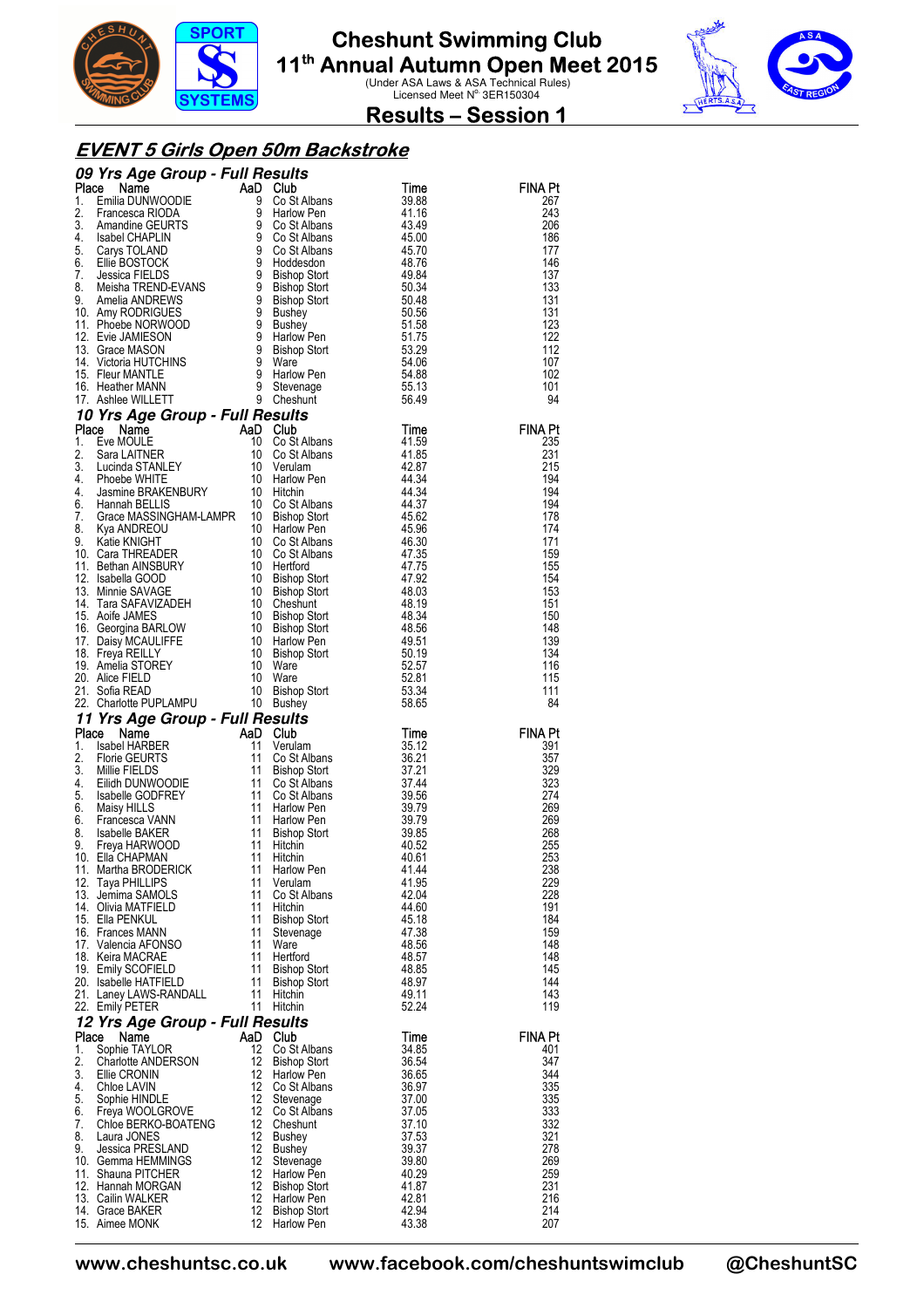



|                 | ַטװש״<br>5151 EWS                         |                   |                     |                            |                |
|-----------------|-------------------------------------------|-------------------|---------------------|----------------------------|----------------|
|                 |                                           |                   |                     | <b>Results – Session 1</b> |                |
|                 | 16. Lucia CZORNYJ                         | 12                | Hitchin             | 43.45                      | 206            |
|                 | 17. Rachel YOUNG                          | 12                | Hitchin             | 43.51                      | 206            |
| 18.             | Neha GANDESHA                             | $12 \overline{ }$ | Harlow Pen          | 48.47                      | 149            |
|                 | Lucy PARSONS                              | 12                | Harlow Pen          | DQ 6.5                     |                |
|                 | 13 Yrs Age Group - Full Results           |                   |                     |                            |                |
| Place           | Name                                      | AaD               | Club                | Time                       | <b>FINA Pt</b> |
| 1.              | Grace KING                                | 13                | Hertford            | 34.20                      | 424            |
| $\frac{2}{3}$ . | Emily LUSH<br>Emily LUSH<br>Kate HENSHALL | 13                | Cheshunt            | 35.95                      | 365            |
|                 |                                           | 13                | Harlow Pen          | 36.01                      | 363            |
| 4.              | Lucy SIMISTER                             | 13                | Hertford            | 36.41                      | 351            |
| 5.<br>6.        | Jessica PENKUL                            | 13                | <b>Bishop Stort</b> | 36.84                      | 339            |
|                 | <b>Emily PRESLAND</b>                     | 13                | Bushey              | 37.82                      | 313            |
| 7.              | Mary HALLAHAN                             | 13                | Hitchin             | 39.38                      | 277            |
|                 | Nellie EASTLAND                           | 13                | <b>Bishop Stort</b> | DQ 6.5                     |                |
|                 | 14 Yrs Age Group - Full Results           |                   |                     |                            |                |
| Place           | Name                                      | AaD               | Club                | Time                       | <b>FINA Pt</b> |
| 1.              | Madeleine SMITH                           | 14                | Hertford            | 34.36                      | 418            |
| 2.              | Jessica CALLAGHAN                         | 14                | Hoddesdon           | 35.55                      | 377            |
| 3.              | <b>Holly ATKINS</b>                       | 14                | Cheshunt            | 36.69                      | 343            |
| 4.              | Anna BROCKMAN                             | 14                | Stevenage           | 36.83                      | 339            |
| 5.              | Jessica MORGAN                            | 14                | <b>Bishop Stort</b> | 37.98                      | 309            |
| 6.              | Ana HILL LOPEZ-MENCHER                    | - 14              | Verulam             | 39.37                      | 278            |
| 7.              | Emily RAYMOND                             | 14                | <b>Bishop Stort</b> | 44.60                      | 191            |
|                 | 15 Yrs/Over Age Group - Full Results      |                   |                     |                            |                |
| Place           | Name<br><b>Example 1</b>                  |                   | Club                | Time                       | <b>FINA Pt</b> |
| 1.              | Olivia PAWSON                             | 15                | Cheshunt            | 32.77                      | 482            |
| 2.              | Zoe HORNE                                 | 15                | Co St Albans        | 35.22                      | 388            |
| 3.              | Olivia RIX                                | 15                | Ware                | 38.32                      | 301            |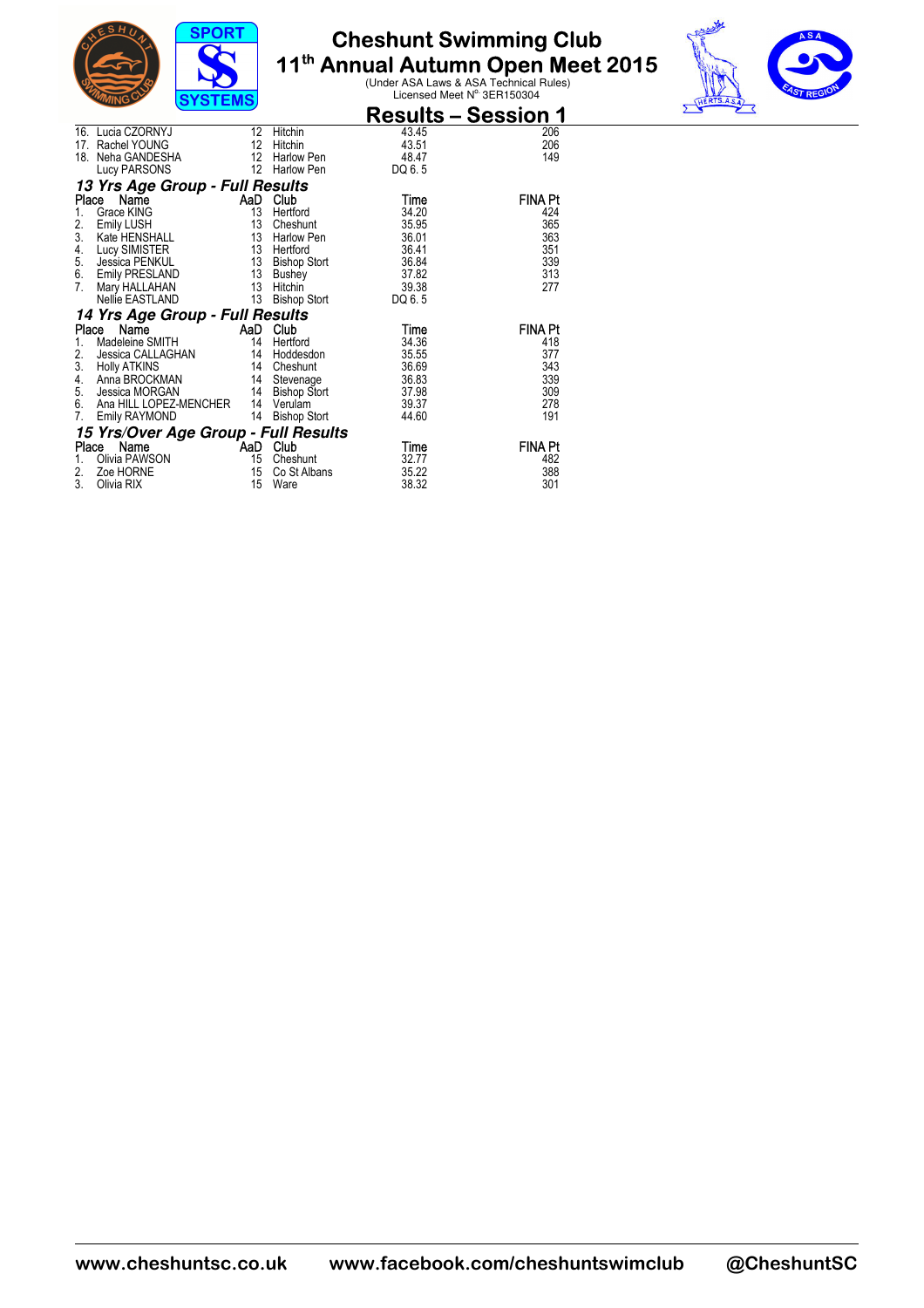



**Results – Session 1** 

#### **EVENT 6 Boys Open 50m Backstroke**

|          | 09 Yrs Age Group - Full Results                                                                                                                                                                                                                                         |          |                                     |                |                |
|----------|-------------------------------------------------------------------------------------------------------------------------------------------------------------------------------------------------------------------------------------------------------------------------|----------|-------------------------------------|----------------|----------------|
| Place    | <b>Triangle Concerns Triangle Concerns Theory Concerns Triangle PATES</b><br>Max ARNOLD 9<br>Daniel RATES 9<br>Eldrick MANELA 9<br>Callum COX 9                                                                                                                         |          | AaD Club                            | Time           | FINA Pt        |
| 1.<br>2. |                                                                                                                                                                                                                                                                         |          | Stevenage<br>Harlow Pen             | 42.34<br>43.09 | 152<br>144     |
| 3.       |                                                                                                                                                                                                                                                                         |          | Hertford                            | 45.06          | 126            |
| 4.       |                                                                                                                                                                                                                                                                         |          | Stevenage                           | 46.67          | 113            |
| 5.       |                                                                                                                                                                                                                                                                         |          | Ware                                | 46.81          | 112            |
|          |                                                                                                                                                                                                                                                                         |          |                                     | 47.16<br>48.92 | 110            |
|          |                                                                                                                                                                                                                                                                         |          |                                     | 49.45          | 98<br>95       |
|          |                                                                                                                                                                                                                                                                         |          |                                     | 49.65          | 94             |
|          |                                                                                                                                                                                                                                                                         |          |                                     | 50.92          | 87             |
|          |                                                                                                                                                                                                                                                                         |          |                                     | 51.56          | 84             |
|          |                                                                                                                                                                                                                                                                         |          |                                     | 54.44<br>57.09 | 71             |
|          |                                                                                                                                                                                                                                                                         |          |                                     | DQ 6.5         | 62             |
|          | 5. Callum COX<br>6. Harry PASQUARIELLO<br>7. James ROWSWELL<br>9. Bavid BADCOCK<br>9. Bavid BADCOCK<br>9. Bishop Stort<br>9. Stevenage<br>9. Stevenage<br>10. Maximilian COLTMAN<br>11. Tom BISHOP<br>12. Finlay JACKSON<br>13. Harry KENT<br>13. Harr                  |          |                                     | DQ 6.6         |                |
|          | 10 Yrs Age Group - Full Results                                                                                                                                                                                                                                         |          |                                     |                |                |
|          |                                                                                                                                                                                                                                                                         |          |                                     | Time           | <b>FINA Pt</b> |
|          |                                                                                                                                                                                                                                                                         |          |                                     | 41.86          | 157            |
|          |                                                                                                                                                                                                                                                                         |          |                                     | 42.89          | 146            |
|          |                                                                                                                                                                                                                                                                         |          |                                     | 43.38          | 141            |
|          |                                                                                                                                                                                                                                                                         |          |                                     | 44.13<br>44.91 | 134<br>127     |
|          |                                                                                                                                                                                                                                                                         |          |                                     | 46.33          | 116            |
|          |                                                                                                                                                                                                                                                                         |          |                                     | 46.38          | 115            |
|          |                                                                                                                                                                                                                                                                         |          |                                     | 46.61          | 114            |
|          |                                                                                                                                                                                                                                                                         |          |                                     | 48.12          | 103            |
|          |                                                                                                                                                                                                                                                                         |          |                                     | 51.83          | 83             |
|          |                                                                                                                                                                                                                                                                         |          |                                     | 54.68<br>56.39 | 70<br>64       |
|          | <b>Place Name Care Component Capital Control Control Control Control Control Control Control Control Control Control Control Control Control Control Control Control Control Control Control Control Control Control Control Con</b><br>11 Yrs Age Group - Full Results |          |                                     |                |                |
| Place    | <b>Triangle School Control Control Control Control Control Control Control Control Control Control Control Control Control Control Control Control Control Control Control Control Control Control Control Control Control Contr</b>                                    |          |                                     | Time           | <b>FINA Pt</b> |
| 1.       |                                                                                                                                                                                                                                                                         |          | Harlow Pen                          | 34.05          | 292            |
| 2.       |                                                                                                                                                                                                                                                                         |          | Co St Albans                        | 37.67          | 216            |
| 3.       |                                                                                                                                                                                                                                                                         |          | Harlow Pen                          | 40.25          | 177            |
| 4.       |                                                                                                                                                                                                                                                                         |          | Harlow Pen                          | 40.56          | 173            |
| 5.<br>6. |                                                                                                                                                                                                                                                                         |          | Cheshunt<br>Verulam                 | 40.91<br>41.96 | 168<br>156     |
| 7.       |                                                                                                                                                                                                                                                                         |          | Harlow Pen                          | 42.29          | 152            |
| 8.       |                                                                                                                                                                                                                                                                         |          | Harlow Pen                          | 44.44          | 131            |
| 9.       |                                                                                                                                                                                                                                                                         |          | Harlow Pen                          | 49.03          | 98             |
| 10.      | Thomas CURRIE                                                                                                                                                                                                                                                           |          |                                     | 49.49          | 95             |
|          | 11. Alex SMITH                                                                                                                                                                                                                                                          |          | 11 Cheshunt                         | 1:00.66        | 51             |
|          | 12 Yrs Age Group - Full Results                                                                                                                                                                                                                                         |          |                                     |                |                |
| Place    | From Town<br>MaD Club<br>12 Bishop<br>12 Co St<br>12 Co St<br>12 Hertfo<br>12 Hertfo<br>12 Hertfo<br>12 Ware<br>12 Hertfo<br>12 Hertfo<br>12 Hertfo<br>12 Hertfo<br>12 Nate<br>Name                                                                                     |          |                                     | Time           | <b>FINA Pt</b> |
| 1.<br>2. | Alexander CATTON<br>Charlie KING                                                                                                                                                                                                                                        |          | <b>Bishop Stort</b><br>Co St Albans | 35.54<br>35.65 | 257<br>255     |
| 3.       | Zane BATT                                                                                                                                                                                                                                                               |          | Cheshunt                            | 35.68          | 254            |
| 4.       | Max ELAND                                                                                                                                                                                                                                                               |          | Hertford                            | 37.00          | 228            |
| 5.       | Ciaran COOK                                                                                                                                                                                                                                                             |          | Co St Albans                        | 37.33          | 222            |
| 6.       | Rhys DOLAN                                                                                                                                                                                                                                                              |          | Hoddesdon                           | 37.94          | 211            |
| 7.<br>8. | Louis CRIPPS<br>George GOLLOP                                                                                                                                                                                                                                           |          | Hertford                            | 40.63<br>43.08 | 172<br>144     |
| 9.       | Darren RAPHY                                                                                                                                                                                                                                                            |          | 12 Bishop Stort                     | 44.05          | 135            |
|          | 10. Dougie GRAYLING                                                                                                                                                                                                                                                     |          | 12 Hoddesdon                        | 50.89          | 87             |
|          | 11. Jed EASTLAND                                                                                                                                                                                                                                                        |          | 12 Bishop Stort                     | 53.38          | 75             |
|          | 13 Yrs Age Group - Full Results                                                                                                                                                                                                                                         |          |                                     |                |                |
| Place    | Name                                                                                                                                                                                                                                                                    |          | AaD Club                            | Time           | FINA Pt        |
| 1.       | Charlie COOK                                                                                                                                                                                                                                                            | 13       | Hertford                            | 32.46          | 337            |
| 2.<br>3. | Ryan POCOCK                                                                                                                                                                                                                                                             | 13<br>13 | Stevenage<br><b>Harlow Pen</b>      | 38.09          | 209<br>204     |
|          | Taavo MORAN<br>4. Hugo CONNOLLY HARDING                                                                                                                                                                                                                                 |          | 13 Cheshunt                         | 38.39<br>40.59 | 172            |
| 5.       | James GOR                                                                                                                                                                                                                                                               |          | 13 Bishop Stort                     | 41.91          | 157            |
| 6.       | William JONES                                                                                                                                                                                                                                                           |          | 13 Bushey                           | 44.02          | 135            |
|          | 14 Yrs Age Group - Full Results                                                                                                                                                                                                                                         |          |                                     |                |                |
| Place    | Name                                                                                                                                                                                                                                                                    |          | AaD Club                            | Time           | FINA Pt        |
| 1.       | Daniel TARRY                                                                                                                                                                                                                                                            | 14       | Hertford                            | 31.81          | 359            |
| 2.       | Michael SIM                                                                                                                                                                                                                                                             |          | 14 Hertford                         | 33.20          | 315            |
| 4.       | 3. Adam BAILEY<br>Jamie BRACKSTON                                                                                                                                                                                                                                       |          | 14 Cheshunt<br>14 Hitchin           | 33.39<br>33.74 | 310<br>300     |
|          |                                                                                                                                                                                                                                                                         |          |                                     |                |                |
|          | 15 Yrs/Over Age Group - Full Results<br>Place Name                                                                                                                                                                                                                      |          | AaD Club                            | Time           | FINA Pt        |
| 1.       | Daniel LUSH                                                                                                                                                                                                                                                             | 15       | Cheshunt                            | 31.19          | 380            |
| 2.       | Jack EMERSON                                                                                                                                                                                                                                                            | 15       | Hitchin                             | 31.90          | 356            |
| 3.       | Jack FAGAN                                                                                                                                                                                                                                                              | 16       | Bushey                              | 32.80          | 327            |
| 4.       | James COOK                                                                                                                                                                                                                                                              |          | 15 Co St Albans                     | 34.08          | 292            |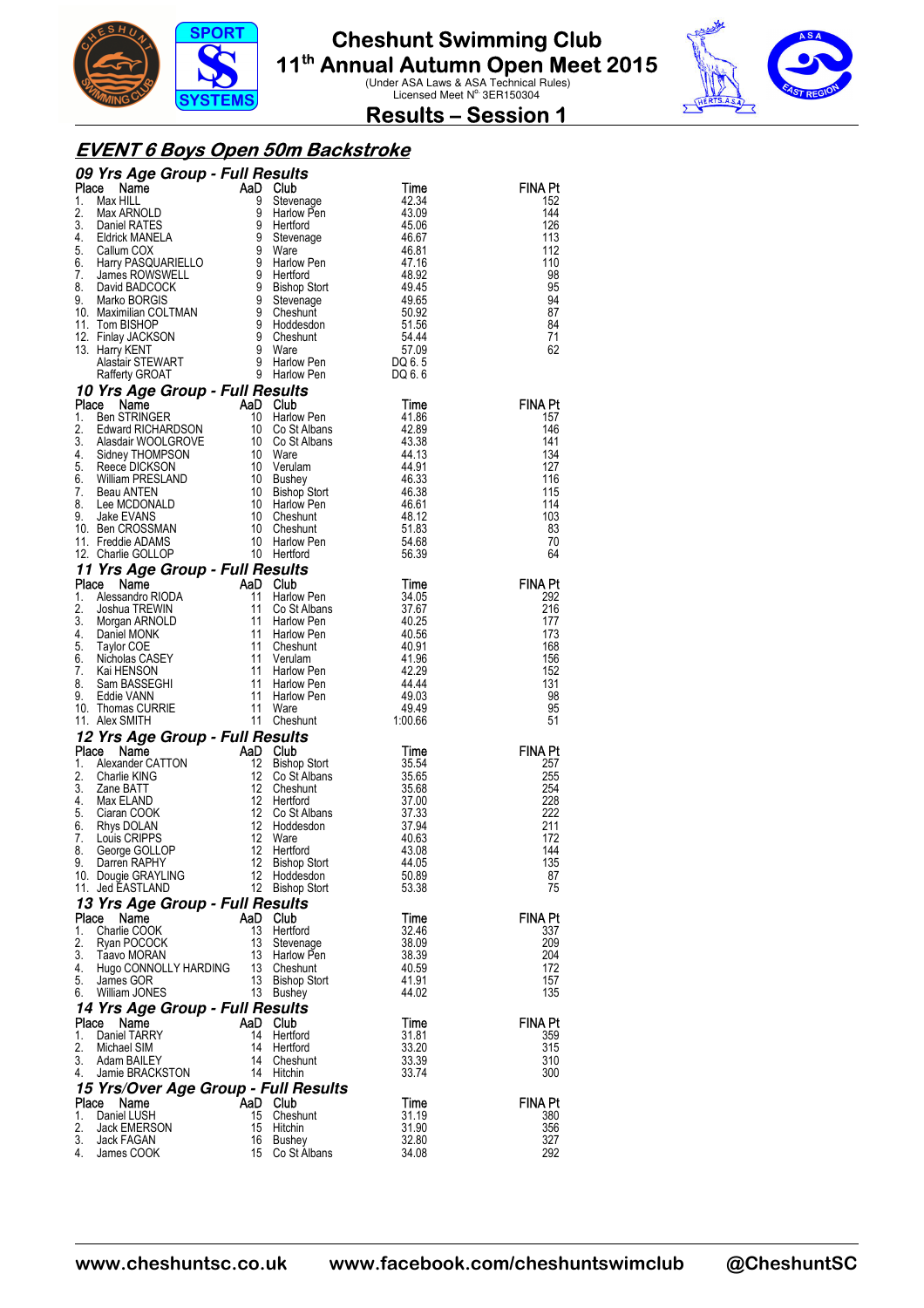



**Results – Session 1** 

#### **EVENT 7 Girls Open 100m Breaststroke**

|             | 09 Yrs Age Group - Full Results                       |          |                                    |                    |                       |                  |
|-------------|-------------------------------------------------------|----------|------------------------------------|--------------------|-----------------------|------------------|
| Place<br>1. | Name<br>Amandine GEURTS                               | 9        | AaD Club<br>Co St Albans           | Time<br>1:47.59    | <b>FINA Pt</b><br>194 | 50               |
| 2.          | Emilia DUNWOODIE                                      |          | 9 Co St Albans                     | 1:48.93            | 187                   | 51.52            |
| 3.          | Evie JAMIESON                                         | 9        | Harlow Pen                         | 1:58.26            | 146                   | 57.29            |
| 4.<br>5.    | Molly HAGAN<br>Fleur MANTLE                           |          | 9 Hoddesdon<br>9 Harlow Pen        | 1:58.72<br>2:01.83 | 144<br>134            | 55.13<br>57.41   |
| 6.          | <b>Emily CAIRNCROSS</b>                               | 9        | Hitchin                            | 2:04.28            | 126                   | 58.26            |
| 7.          | Meisha TREND-EVANS                                    | 9        | <b>Bishop Stort</b>                | 2:07.31            | 117                   | 59.27            |
| 8.          | <b>Heather MANN</b><br>Grace MASON                    | 9<br>9   | Stevenage<br><b>Bishop Stort</b>   | 2:07.41<br>DQ 7.6  | 117                   | 1:02.27          |
|             | 10 Yrs Age Group - Full Results                       |          |                                    |                    |                       |                  |
| Place       | Name                                                  |          | AaD Club                           | Time               | <b>FINA Pt</b>        | 50               |
| 1.<br>2.    | Georgina BARLOW<br>Jasmine BRAKENBURY                 |          | 10 Bishop Stort<br>10 Hitchin      | 1:42.14<br>1:48.52 | 227<br>189            | 49.31<br>50.99   |
| 3.          | Phoebe WHITE                                          |          | 10 Harlow Pen                      | 1:49.54            | 184                   | 52.10            |
| 4.          | Sara LAITNER                                          |          | 10 Co St Albans                    | 1:50.03            | 182                   |                  |
| 5.<br>6.    | Lucinda STANLEY<br>Tara SAFAVIZADEH                   |          | 10 Verulam<br>10 Cheshunt          | 1:51.05<br>1:52.89 | 177<br>168            | 52.37<br>56.37   |
| 7.          | Alice FIELD                                           |          | 10 Ware                            | 1:53.59            | 165                   | 2:15.42          |
| 8.          | Grace MASSINGHAM-LAMPR                                |          | 10 Bishop Stort                    | 1:54.02            | 163                   |                  |
| 9.          | Cara THREADER<br>10. Kya ANDREOU                      |          | 10 Co St Albans<br>10 Harlow Pen   | 1:57.79<br>2:01.36 | 148<br>135            | 56.39<br>58.34   |
|             | Katie KNIGHT                                          |          | 10 Co St Albans                    | DQ 4.4             |                       |                  |
|             | 11 Yrs Age Group - Full Results                       |          |                                    |                    |                       |                  |
| Place<br>1. | Name<br><b>Florie GEURTS</b>                          | 11       | AaD Club<br>Co St Albans           | Time<br>1:34.08    | <b>FINA Pt</b><br>291 | 50<br>45.28      |
| 2.          | Isabelle GODFREY                                      | 11       | Co St Albans                       | 1:35.04            | 282                   | 45.16            |
| 3.          | Eilidh DUNWOODIE                                      |          | 11 Co St Albans                    | 1:35.84            | 275                   | 45.91            |
| 4.<br>5.    | Emma GUERRATI<br>Ellie HOLLISS                        |          | 11 Harlow Pen<br>11 Co St Albans   | 1:38.14<br>1:38.25 | 256<br>255            | 46.70<br>46.96   |
| 6.          | Freya HARWOOD                                         |          | 11 Hitchin                         | 1:39.12            | 249                   | 46.59            |
| 7.          | Lucy KING                                             |          | 11 Hitchin                         | 1:39.33            | 247                   | 1:22.53          |
| 8.<br>9.    | <b>Taya PHILLIPS</b><br><b>Isabelle BAKER</b>         | 11       | Verulam<br>11 Bishop Stort         | 1:40.49<br>1:42.56 | 238<br>224            | 48.82<br>48.93   |
|             | 10. Jemima SAMOLS                                     |          | 11 Co St Albans                    | 1:43.11            | 221                   | 48.67            |
|             | 11. Ella CHAPMAN                                      |          | 11 Hitchin                         | 1:47.06            | 197                   |                  |
|             | 12. Olivia MATFIELD<br>13. Emily PETER                | 11       | 11 Hitchin<br>Hitchin              | 1:50.85<br>1:54.21 | 178<br>162            |                  |
|             | 14. Frances MANN                                      | 11       | Stevenage                          | 1:54.99            | 159                   |                  |
|             | 15. Emily SCOFIELD                                    |          | 11 Bishop Stort                    | 2:06.43            | 119                   |                  |
|             | 16. Isabelle HATFIELD<br>Megan JONES                  | 11       | <b>Bishop Stort</b><br>11 Hitchin  | 2:07.51<br>DQ 7.4  | 116                   | 1:01.48          |
|             | 12 Yrs Age Group - Full Results                       |          |                                    |                    |                       |                  |
| Place       | Name                                                  |          | AaD Club                           | Time               | <b>FINA Pt</b>        | 50               |
| 1.<br>2.    | Lily MERRETT<br>Chloe BERKO-BOATENG                   |          | 12 Hoddesdon<br>12 Cheshunt        | 1:27.81<br>1:29.73 | 358<br>335            | 41.47<br>1:29.73 |
| 3.          | <b>Kitty JARVIS</b>                                   |          | 12 Harlow Pen                      | 1:30.76            | 324                   | 43.38            |
| 4.<br>5.    | Sophie TAYLOR<br>Charlotte ANDERSON                   |          | 12 Co St Albans<br>12 Bishop Stort | 1:32.02<br>1:32.51 | 311<br>306            | 43.71<br>44.58   |
| 6.          | Chloe LAVIN                                           |          | 12 Co St Albans                    | 1:33.13            | 300                   | 45.35            |
| 7.          | Jessica PATRICK                                       |          | 12 Co St Albans                    | 1:33.23            | 299                   | 44.53            |
| 8.<br>9.    | Mia GREIG<br>Aimee MONK                               | 12<br>12 | Hertford<br><b>Harlow Pen</b>      | 1:35.36<br>1:37.73 | 279<br>259            | 45.72<br>1:37.81 |
|             | 10. Daisy SANDON                                      |          | 12 Stevenage                       | 1:37.87            | 258                   | 46.46            |
|             | 11. Gemma HEMMINGS                                    |          | 12 Stevenage                       | 1:39.46            | 246                   | 48.18            |
|             | 12. Cailin WALKER<br>13. Freya WOOLGROVE              |          | 12 Harlow Pen<br>12 Co St Albans   | 1:40.13<br>1:40.81 | 241<br>236            | 47.17<br>50.01   |
|             | 14. Jessie BIRD                                       |          | 12 Stevenage                       | 1:41.19            | 234                   | 47.96            |
|             | 15. Rachel YOUNG<br>16. Grace BAKER                   |          | 12 Hitchin<br>12 Bishop Stort      | 1:43.39            | 219<br>215            | 49.25            |
|             | 17. Hannah MORGAN                                     |          | 12 Bishop Stort                    | 1:43.96<br>1:45.83 | 204                   | 49.63<br>52.40   |
|             | 18. Leonie CHAUHAN                                    |          | 12 Bushey                          | 1:54.10            | 163                   |                  |
|             | 13 Yrs Age Group - Full Results                       |          |                                    |                    |                       |                  |
| 1.          | Place Name<br>Kate HENSHALL                           | 13       | AaD Club<br>Harlow Pen             | Time<br>1:30.62    | <b>FINA Pt</b><br>325 | 50<br>42.62      |
| 2.          | Ciara LYNCH                                           | 13       | Hertford                           | 1:30.90            | 322                   | 43.18            |
| 3.          | Nellie EASTLAND                                       |          | 13 Bishop Stort                    | 1:33.85            | 293                   | 1:33.85          |
| Place       | 14 Yrs Age Group - Full Results<br>Name               |          | AaD Club                           | Time               | <b>FINA Pt</b>        | 50               |
| 1.          | Courtney BURKE                                        |          | 14 Cheshunt                        | 1:27.63            | 360                   | 41.16            |
| 2.          | Tiegan HAYES                                          |          | 14 Hertford                        | 1:29.24            | 341                   | 44.05            |
| 3.<br>4.    | Monica ONG<br>Ana HILL LOPEZ-MENCHER                  |          | 14 Co St Albans<br>14 Verulam      | 1:32.76<br>1:34.46 | 303<br>287            | 44.56<br>45.70   |
| 5.          | Francesca PLATTEN                                     |          | 14 Stevenage                       | 1:36.64            | 268                   | 45.46            |
| 6.          | Jessica MORGAN                                        |          | 14 Bishop Stort                    | 1:44.66            | 211                   | 49.33            |
| 7.          | Emily RAYMOND<br>15 Yrs/Over Age Group - Full Results |          | 14 Bishop Stort                    | 1:54.10            | 163                   |                  |
|             | Place Name                                            |          | AaD Club                           | Time               | <b>FINA Pt</b>        | 50               |
| 1.          | Megan POINTER                                         |          | 16 Bishop Stort                    | 1:27.75            | 358                   | 41.94            |
| 2.          | Louisa ROGERS                                         |          | 15 Hitchin                         | 1:36.84            | 267                   | 44.73            |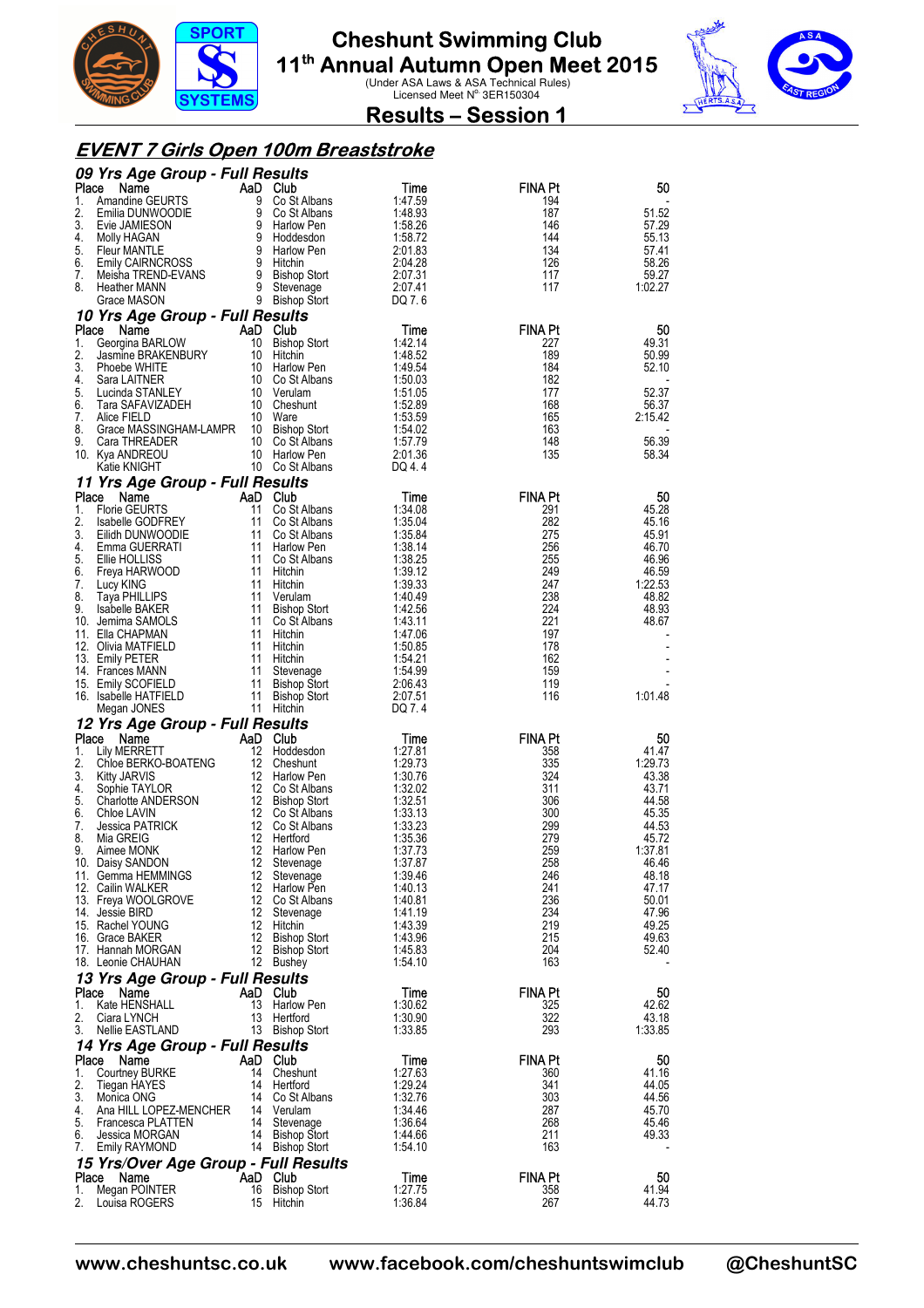



**Results – Session 1** 

#### **EVENT 8 Boys Open 100m Breaststroke**

|             | 09 Yrs Age Group - Full Results             |          |                             |                    |                |                  |
|-------------|---------------------------------------------|----------|-----------------------------|--------------------|----------------|------------------|
| Place       | Name                                        |          | AaD Club                    | Time               | <b>FINA Pt</b> | 50               |
| 1.          | Woody SOUTH                                 | 9        | Cheshunt                    | 1:48.13            | 136            | 51.53            |
| 2.          | Eldrick MANELA                              | 9        | Stevenage                   | 1:48.39            | 135            | 52.04            |
| 3.          | Daniel HOLLISS                              | 9        | Co St Albans                | 1:49.50            | 130            | 52.34            |
| 4.          | Marko BORGIS                                | 9        | Stevenage                   | 2:07.46            | 83             | 54.41            |
| 5.          | Tommy LIDDIARD<br>Alastair STEWART          | 9        | Ware<br>9 Harlow Pen        | 2:10.84<br>DQ 7.4  | 76             | 59.31            |
|             | Tom BISHOP                                  |          | 9 Hoddesdon                 | DQ 7.6             |                |                  |
|             |                                             |          |                             |                    |                |                  |
|             | 10 Yrs Age Group - Full Results             |          |                             |                    | <b>FINA Pt</b> |                  |
| Place<br>1. | Name<br><b>Ben STRINGER</b>                 | 10       | AaD Club<br>Harlow Pen      | Time<br>1:37.92    | 183            | 50<br>47.04      |
| 2.          | Edward RICHARDSON                           | 10       | Co St Albans                | 1:40.53            | 169            | 47.58            |
| 3.          | Alex KNIGHT                                 |          | 10 Harlow Pen               | 1:45.88            | 144            | 51.41            |
| 4.          | Ethan RYAN                                  |          | 10 Harlow Pen               | 1:49.96            | 129            | 51.24            |
| 5.          | <b>Frederick CHAPMAN</b>                    |          | 10 Hertford                 | 1:51.86            | 122            | 51.90            |
| 6.          | Reece DICKSON                               |          | 10 Verulam                  | 1:52.83            | 119            | 53.72            |
| 7.          | Beau ANTEN                                  |          | 10 Bishop Stort             | 1:55.45            | 111            | 53.76            |
| 8.          | Alasdair WOOLGROVE                          |          | 10 Co St Albans             | 1:57.75            | 105            | 57.47            |
| 9.          | Ben CROSSMAN                                |          | 10 Cheshunt                 | 2:23.96            | 57             | 1:09.32          |
|             | 11 Yrs Age Group - Full Results             |          |                             |                    |                |                  |
| Place       | Name                                        |          | AaD Club                    | Time               | <b>FINA Pt</b> | 50               |
| 1.          | Thomas OGDEN                                | 11       | <b>Bishop Stort</b>         | 1:30.05            | 235            | 43.64            |
| 2.          | Max MCAULIFFE                               | 11       | <b>Harlow Pen</b>           | 1:31.49            | 224            | 43.64            |
| 3.          | <b>Tyler JACKSON</b>                        | 11       | Harlow Pen                  | 1:39.90            | 172            | 47.74            |
| 4.          | Ethan PEIRCE                                | 11       | Harlow Pen                  | 1:41.60            | 163            | 48.24            |
| 5.<br>6.    | Kai HENSON                                  | 11       | 11 Harlow Pen               | 1:44.32<br>1:44.99 | 151<br>148     | 41.30<br>1:45.02 |
| 7.          | Joshua TREWIN<br>Aaron PICKARD              | 11       | Co St Albans<br>Cheshunt    | 1:51.15            | 125            | 53.82            |
| 8.          | Eddie VANN                                  | 11       | Harlow Pen                  | 1:51.63            | 123            | 53.32            |
| 9.          | Sam BASSEGHI                                |          | 11 Harlow Pen               | 1:55.93            | 110            |                  |
|             | 12 Yrs Age Group - Full Results             |          |                             |                    |                |                  |
| Place       | Name                                        |          | AaD Club                    | Time               | <b>FINA Pt</b> | 50               |
| 1.          | Marco TONTODONATI                           | 12       | Hoddesdon                   | 1:29.22            | 242            | 42.23            |
| 2.          | Alexander HORNE                             | 12       | Co St Albans                | 1:32.18            | 219            | 43.95            |
| 3.          |                                             |          | 12 Harlow Pen               |                    |                |                  |
|             | Adam FEARON                                 |          |                             | 1:37.69            | 184            | 47.11            |
| 4.          | Ciaran COOK                                 |          | 12 Co St Albans             | 1:37.72            | 184            | 45.96            |
| 5.          | Benjamin KULAGOWSKI                         |          | 12 Harlow Pen               | 1:39.86            | 172            | 47.84            |
| 6.          | Lorimer JENKINS                             |          | 12 Hitchin                  | 1:40.37            | 170            | 48.97            |
| 7.          | William FIELD                               |          | 12 Ware                     | 1:41.18            | 166            | 1:41.28          |
| 8.          | Thomas JOBSON                               | 12       | Bushey                      | 1:50.07            | 128            | 50.61            |
| 9.          | James THRELFALL                             |          | 12 Hertford                 | 1:50.85            | 126            | 52.85            |
|             | 10. George GOLLOP                           |          | 12 Hertford                 | 1:52.30            | 121            | 53.73            |
|             | 11. Dougie GRAYLING                         | 12       | Hoddesdon                   | 1:55.18            | 112            | 55.15            |
|             | 12. Jed EASTLAND                            |          | 12 Bishop Stort             | 2:07.78            | 82             | 1:00.34          |
|             | 13 Yrs Age Group - Full Results             |          |                             |                    |                |                  |
| Place       | Name                                        |          | AaD Club                    | Time               | <b>FINA Pt</b> | 50               |
| 1.          | Kieran MCCARTHY                             | 13       | Co St Albans                | 1:18.57            | 354            | 37.31            |
| 2.<br>3.    | Ryan POCOCK                                 |          | 13 Stevenage<br>13 Cheshunt | 1:32.53<br>1:33.69 | 217<br>209     | 43.57<br>43.91   |
| 4.          | Anastasios KARAMEROS<br>Benjamin WILLIAMSON |          | 13 Hoddesdon                | 1:33.76            | 208            | 44.11            |
| 5.          | Taavo MORAN                                 |          | 13 Harlow Pen               | 1:34.24            | 205            | 44.09            |
| 6.          | James GOR                                   | 13       | <b>Bishop Stort</b>         | 1:39.90            | 172            | 47.19            |
| 7.          | William BROCKMAN                            | 13       | Stevenage                   | 1:42.87            | 157            | 49.17            |
| 8.          | William JONES                               |          | 13 Bushey                   | 1:46.82            | 141            | 49.59            |
|             | Harry JORDAN                                |          | 13 Hertford                 | DQ 7.6             |                |                  |
|             | 14 Yrs Age Group - Full Results             |          |                             |                    |                |                  |
| Place       | Name                                        |          | AaD Club                    | Time               | <b>FINA Pt</b> | 50               |
| 1.          | Matteo TONTODONATI                          |          | 14 Hoddesdon                | 1:24.44            | 285            | 40.02            |
| 2.          | Joseph ELSEN                                |          | 14 Bushey                   | 1:28.69            | 246            | 42.38            |
|             | 15 Yrs/Over Age Group - Full Results        |          |                             |                    |                |                  |
| Place       | Name                                        |          | AaD Club                    | Time               | <b>FINA Pt</b> | 50               |
| 1.          | Jack JACKSON                                | 19       | Bushey                      | 1:16.33            | 386            | 35.84            |
| 3.          | Ryan BREWSTER                               | 15       | Hoddesdon                   | 1:17.26            | 372            | 36.75            |
| 4.          | Calum GREIG<br><b>Steven RAPHY</b>          | 16<br>15 | Hertford<br>Bishop Stort    | 1:20.82<br>1:21.20 | 325<br>321     | 37.91<br>38.28   |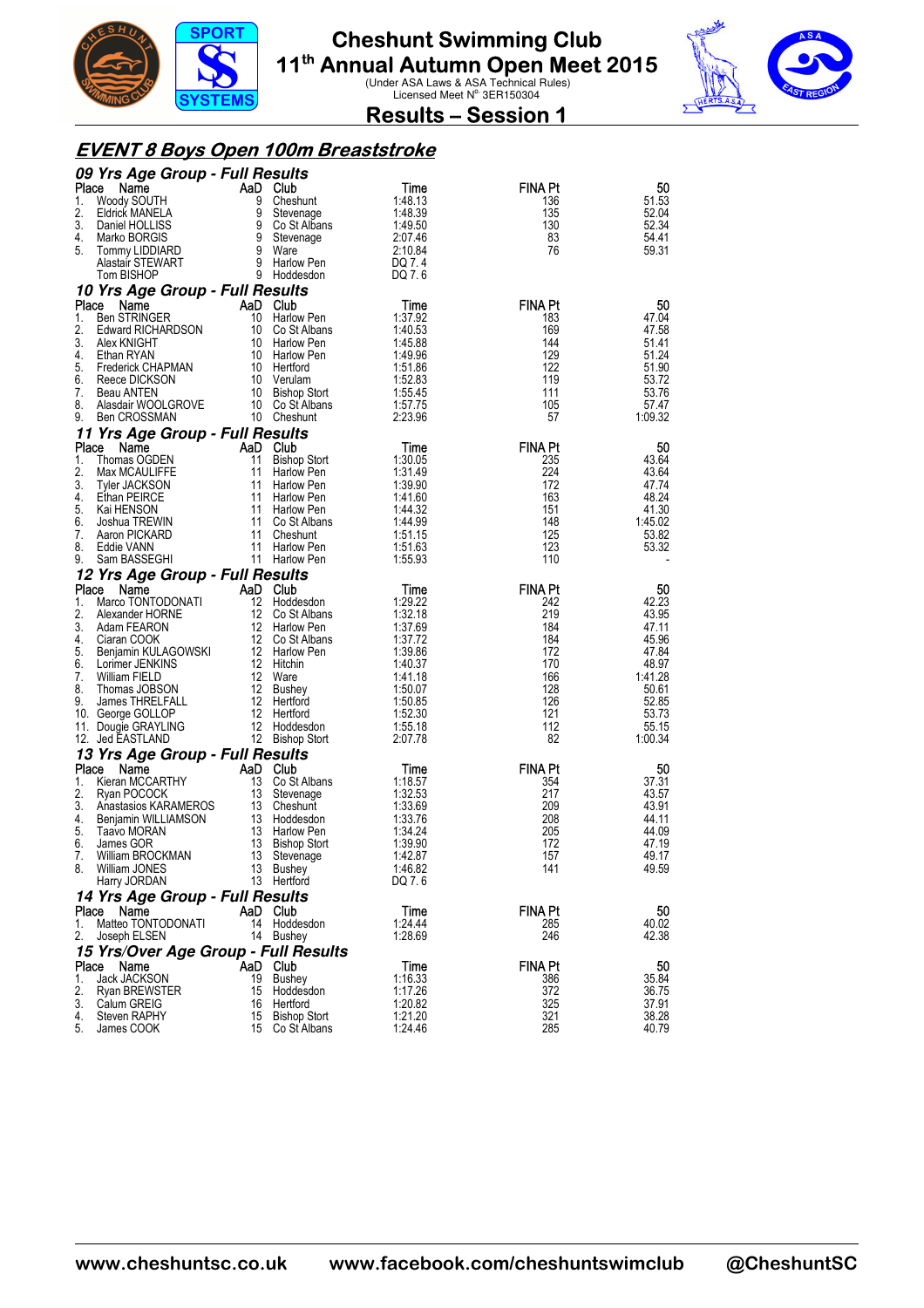



**Results – Session 1** 

#### **EVENT 9 Girls Open 50m Freestyle**

|          | <b>CO Solution Control Community CALISM</b><br>1. Emilia DUNWOODIE And Constanting Community Constanting 2. Francesca RIODA<br>1. Emilia DUNWOODIE 9 Costalbans 35.69<br>2. Francesca RIODA 9 Costalbans 38.94<br>4. Amandme GEURTS 9 Costa                 |          |                                  |                |                       |
|----------|-------------------------------------------------------------------------------------------------------------------------------------------------------------------------------------------------------------------------------------------------------------|----------|----------------------------------|----------------|-----------------------|
|          |                                                                                                                                                                                                                                                             |          |                                  |                | <b>FINA Pt</b><br>276 |
|          |                                                                                                                                                                                                                                                             |          |                                  |                | 249                   |
|          |                                                                                                                                                                                                                                                             |          |                                  |                | 225                   |
|          |                                                                                                                                                                                                                                                             |          |                                  |                | 223                   |
|          |                                                                                                                                                                                                                                                             |          |                                  |                | 186                   |
|          |                                                                                                                                                                                                                                                             |          |                                  |                | 178<br>160            |
|          |                                                                                                                                                                                                                                                             |          |                                  |                | 160                   |
|          |                                                                                                                                                                                                                                                             |          |                                  |                | 150                   |
|          |                                                                                                                                                                                                                                                             |          |                                  |                | 142                   |
|          |                                                                                                                                                                                                                                                             |          |                                  |                | 141<br>135            |
|          |                                                                                                                                                                                                                                                             |          |                                  |                | 129                   |
|          |                                                                                                                                                                                                                                                             |          |                                  |                | 123                   |
|          |                                                                                                                                                                                                                                                             |          |                                  |                | 119                   |
|          |                                                                                                                                                                                                                                                             |          |                                  |                | 109                   |
|          |                                                                                                                                                                                                                                                             |          |                                  |                | 107<br>102            |
|          |                                                                                                                                                                                                                                                             |          |                                  |                | 97                    |
|          |                                                                                                                                                                                                                                                             |          |                                  |                | 95                    |
|          |                                                                                                                                                                                                                                                             |          |                                  |                | 95                    |
|          | 20. Fleur MANTLETT 9 Harlow Pen<br><b>10 Yrs Age Group - Full Results</b><br><b>10 Yrs Age Group - Full Results</b><br><b>10 Yrs Age Group - Full Results</b><br>10 Harlow Pen<br>1. Jasmine BRAKENBURY 10 Harlow Pen<br>4. Eve MOULE 10 Co St Albans<br>4. |          |                                  |                |                       |
|          |                                                                                                                                                                                                                                                             |          |                                  |                | <b>FINA Pt</b>        |
|          |                                                                                                                                                                                                                                                             |          |                                  |                | 262<br>256            |
|          |                                                                                                                                                                                                                                                             |          |                                  |                | 247                   |
|          |                                                                                                                                                                                                                                                             |          |                                  |                | 239                   |
|          |                                                                                                                                                                                                                                                             |          |                                  |                | 233                   |
|          |                                                                                                                                                                                                                                                             |          |                                  |                | 222                   |
|          |                                                                                                                                                                                                                                                             |          |                                  |                | 200<br>198            |
|          |                                                                                                                                                                                                                                                             |          |                                  |                | 196                   |
|          |                                                                                                                                                                                                                                                             |          |                                  |                | 179                   |
|          |                                                                                                                                                                                                                                                             |          |                                  |                | 178                   |
|          |                                                                                                                                                                                                                                                             |          |                                  |                | 162<br>144            |
|          |                                                                                                                                                                                                                                                             |          |                                  |                | 137                   |
|          |                                                                                                                                                                                                                                                             |          |                                  |                | 137                   |
|          |                                                                                                                                                                                                                                                             |          |                                  |                | 132                   |
|          |                                                                                                                                                                                                                                                             |          |                                  |                | 122<br>121            |
|          |                                                                                                                                                                                                                                                             |          |                                  |                | 119                   |
|          |                                                                                                                                                                                                                                                             |          |                                  |                | 116                   |
|          |                                                                                                                                                                                                                                                             |          |                                  |                | 114                   |
|          |                                                                                                                                                                                                                                                             |          |                                  |                |                       |
|          |                                                                                                                                                                                                                                                             |          |                                  |                | <b>FINA Pt</b>        |
|          |                                                                                                                                                                                                                                                             |          |                                  |                | 377                   |
|          |                                                                                                                                                                                                                                                             |          |                                  |                | 357                   |
|          |                                                                                                                                                                                                                                                             |          |                                  |                | 335                   |
|          |                                                                                                                                                                                                                                                             |          |                                  |                | 314<br>310            |
|          |                                                                                                                                                                                                                                                             |          |                                  |                | 303                   |
| 7.       | Lucy KING                                                                                                                                                                                                                                                   | 11       | Hitchin                          | 34.76          | 298                   |
| 8.       | <b>Isabelle BAKER</b>                                                                                                                                                                                                                                       | 11       | <b>Bishop Stort</b>              | 35.53          | 279                   |
| 9.       | Emma GUERRATI                                                                                                                                                                                                                                               | 11<br>11 | Harlow Pen                       | 35.68          | 276<br>272            |
|          | 10. Francesca VANN<br>11. Megan JONES                                                                                                                                                                                                                       | 11       | Harlow Pen<br>Hitchin            | 35.86<br>35.88 | 271                   |
|          | 12. Ela NORTON                                                                                                                                                                                                                                              | 11       | Cheshunt                         | 36.29          | 262                   |
|          | 13. Jemima SAMOLS                                                                                                                                                                                                                                           | 11       | Co St Albans                     | 36.81          | 251                   |
|          | 14. Martha BRODERICK                                                                                                                                                                                                                                        | 11       | <b>Harlow Pen</b>                | 36.89          | 250                   |
|          | 15. Mollie DOWNES<br>16. Catherine RYAN                                                                                                                                                                                                                     | 11<br>11 | Hoddesdon<br>Hoddesdon           | 37.09<br>37.21 | 246<br>243            |
|          | 17. Olivia MATFIELD                                                                                                                                                                                                                                         | 11       | Hitchin                          | 38.51          | 219                   |
|          | 18. Frances MANN                                                                                                                                                                                                                                            | 11       | Stevenage                        | 38.79          | 215                   |
|          | 19. Taya PHILLIPS                                                                                                                                                                                                                                           | 11       | Verulam                          | 39.22          | 208                   |
|          | 20. Laney LAWS-RANDALL<br>21. Emily PETER                                                                                                                                                                                                                   | 11<br>11 | Hitchin<br>Hitchin               | 40.38<br>40.55 | 190<br>188            |
|          | 22. Ella PENKUL                                                                                                                                                                                                                                             | 11       | <b>Bishop Stort</b>              | 41.05          | 181                   |
|          | 23. Keira MACRAE                                                                                                                                                                                                                                            | 11       | Hertford                         | 41.27          | 178                   |
|          | 24. Isabelle HATFIELD                                                                                                                                                                                                                                       | 11       | <b>Bishop Stort</b>              | 43.25          | 155                   |
|          | 25. Emily SCOFIELD<br>26. Valencia AFONSO                                                                                                                                                                                                                   | 11       | <b>Bishop Stort</b><br>11 Ware   | 43.52<br>44.77 | 152<br>139            |
|          | 12 Yrs Age Group - Full Results                                                                                                                                                                                                                             |          |                                  |                |                       |
|          | Place<br>Name                                                                                                                                                                                                                                               |          | AaD Club                         | Time           | <b>FINA Pt</b>        |
| 1.       | Lily MERRETT                                                                                                                                                                                                                                                | 12       | Hoddesdon                        | 29.89          | 470                   |
| 2.       | Sophie TAYLOR                                                                                                                                                                                                                                               | 12       | Co St Albans                     | 32.02          | 382                   |
| 3.<br>4. | Laura JONES                                                                                                                                                                                                                                                 | 12       | <b>Bushey</b>                    | 32.37          | 370                   |
| 5.       | Eleanor MASON<br>Daisy SANDON                                                                                                                                                                                                                               | 12<br>12 | <b>Bishop Stort</b><br>Stevenage | 32.42<br>33.05 | 368<br>347            |
| 6.       | Sophie HINDLE                                                                                                                                                                                                                                               | 12       | Stevenage                        | 33.06          | 347                   |
| 7.       | Chloe BERKO-BOATENG                                                                                                                                                                                                                                         | 12       | Cheshunt                         | 33.09          | 346                   |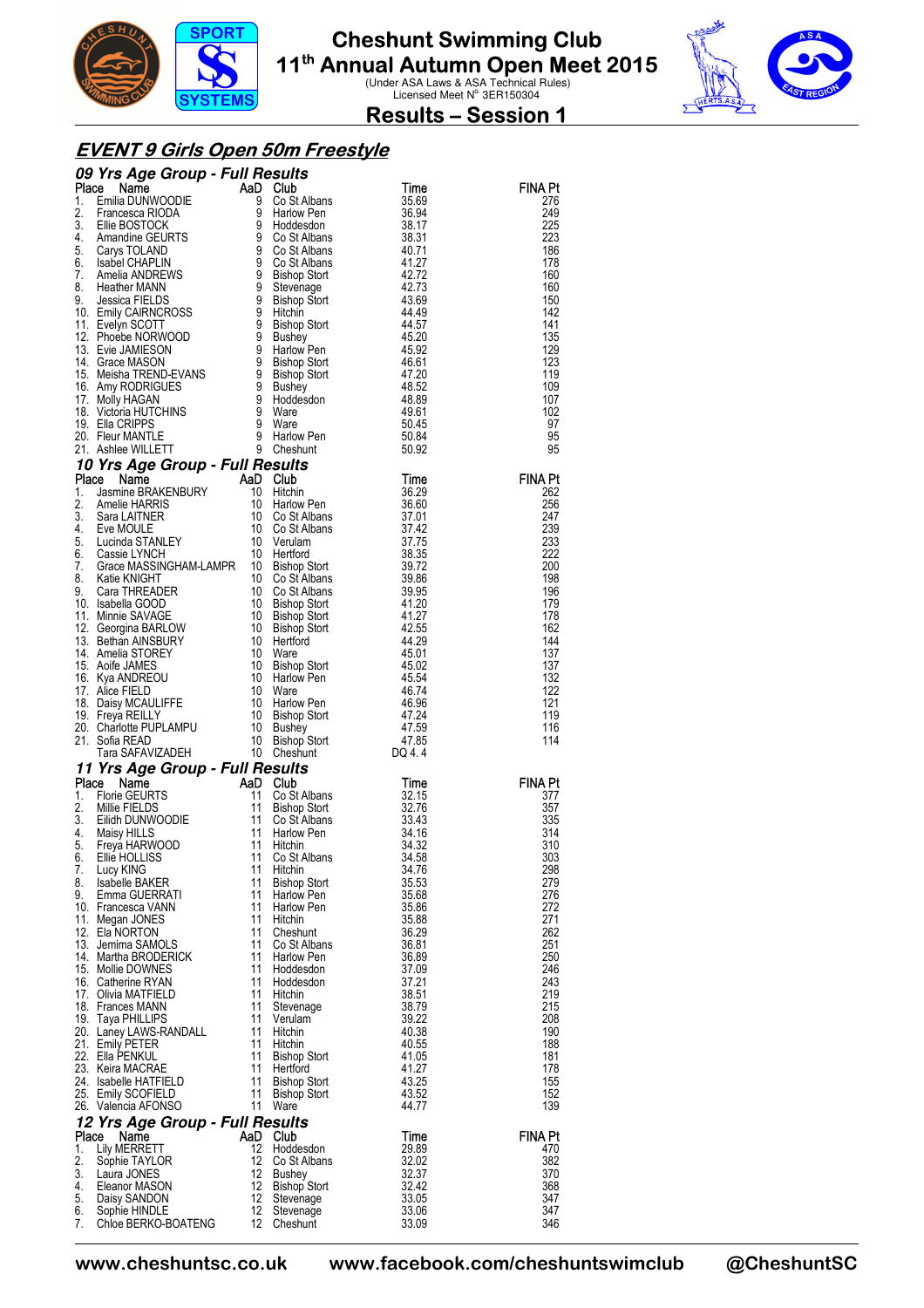



| <b>Result</b><br>8. Jessica PRESLAND 12 Bushey<br>9. Ellie CRONIN<br>12 Harlow Pen<br>12 Harlow Pen<br>12 Gibson Stort<br>12 Gibson Stort<br>12 Gibson Stort<br>12 Gibson Stort<br>12 Harlow Pen<br>12 Hitchin<br>12 Harlow Pen<br>14. Mia GREIG<br>12 Harlow                                 | <u> Results – Session 1</u> |
|-----------------------------------------------------------------------------------------------------------------------------------------------------------------------------------------------------------------------------------------------------------------------------------------------|-----------------------------|
|                                                                                                                                                                                                                                                                                               | 334                         |
|                                                                                                                                                                                                                                                                                               | 331                         |
|                                                                                                                                                                                                                                                                                               | 317                         |
|                                                                                                                                                                                                                                                                                               | 315                         |
|                                                                                                                                                                                                                                                                                               | 315                         |
|                                                                                                                                                                                                                                                                                               | 314                         |
|                                                                                                                                                                                                                                                                                               | 303                         |
|                                                                                                                                                                                                                                                                                               | 292                         |
|                                                                                                                                                                                                                                                                                               | 289<br>276                  |
|                                                                                                                                                                                                                                                                                               | 267                         |
|                                                                                                                                                                                                                                                                                               | 262                         |
|                                                                                                                                                                                                                                                                                               | 259                         |
|                                                                                                                                                                                                                                                                                               | 249                         |
|                                                                                                                                                                                                                                                                                               | 247                         |
|                                                                                                                                                                                                                                                                                               | 242                         |
|                                                                                                                                                                                                                                                                                               | 182                         |
|                                                                                                                                                                                                                                                                                               | 163                         |
| 13 Yrs Age Group - Full Results                                                                                                                                                                                                                                                               |                             |
| Place                                                                                                                                                                                                                                                                                         | <b>FINA Pt</b>              |
| 1.                                                                                                                                                                                                                                                                                            | 489                         |
| 2.                                                                                                                                                                                                                                                                                            | 448                         |
| 3.                                                                                                                                                                                                                                                                                            | 360                         |
| 4.                                                                                                                                                                                                                                                                                            | 347                         |
| 5.                                                                                                                                                                                                                                                                                            | 344                         |
| 6.                                                                                                                                                                                                                                                                                            | 342                         |
| 7.                                                                                                                                                                                                                                                                                            | 326                         |
| 8.                                                                                                                                                                                                                                                                                            | 324<br>273                  |
| Compare Control of Time<br>Compare Control of Time<br>Compare Control of Time<br>Compare Control of Time<br>Ciara LYNCH<br>Ciara LYNCH<br>Ciara LYNCH<br>Ciara LYNCH<br>Ciara LYNCH<br>Ciara LYNCH<br>Ciara LYNCH<br>Ciara LYNCH<br>Ciara LYNCH<br>Ciara<br>9.                                |                             |
| 14 Yrs Age Group - Full Results<br><b>Yrs Age Group - Full Results</b><br>Ce Name MoRTON<br>Alara NORTON 14 Cheshunt 30.32<br>Alegan POPE 14 Cheshunt 30.76<br>Holly ATKINS 14 Cheshunt 31.08<br>Jessica CALLAGHAN 14 Hoddesdon 31.11<br>Courtney BURKE 14 Cheshunt 31.83<br>Courtne<br>Place | <b>FINA Pt</b>              |
| 1.                                                                                                                                                                                                                                                                                            | 450                         |
| 2.                                                                                                                                                                                                                                                                                            | 431                         |
| 3.                                                                                                                                                                                                                                                                                            | 418                         |
| 4.                                                                                                                                                                                                                                                                                            | 416                         |
| 5.                                                                                                                                                                                                                                                                                            | 389                         |
| 6.                                                                                                                                                                                                                                                                                            | 361                         |
| 7.                                                                                                                                                                                                                                                                                            | 334                         |
| 8.                                                                                                                                                                                                                                                                                            | 325                         |
| 9.                                                                                                                                                                                                                                                                                            | 288                         |
| 10. Jessica MORGAN                                                                                                                                                                                                                                                                            | 287                         |
| 11. Emily RAYMOND                                                                                                                                                                                                                                                                             | 236                         |
| 15 <b>Yrs/Over Age Group - Full Results</b><br><b>15 Yrs/Over Age Group - Full Results</b><br><b>1.</b> Olivia PAWSON<br>1. Olivia PAWSON<br>1. Olivia PAWSON<br>1. Olivia POINTER<br>1. Olivia POINTER<br>1. Zoe HORNE<br>1. Zoe HORNE<br>1. Olivia RIX<br>1. Th                             |                             |
|                                                                                                                                                                                                                                                                                               | <b>FINA Pt</b>              |
|                                                                                                                                                                                                                                                                                               | 499                         |
|                                                                                                                                                                                                                                                                                               | 446                         |
|                                                                                                                                                                                                                                                                                               | 416<br>401                  |
|                                                                                                                                                                                                                                                                                               | 306                         |
|                                                                                                                                                                                                                                                                                               |                             |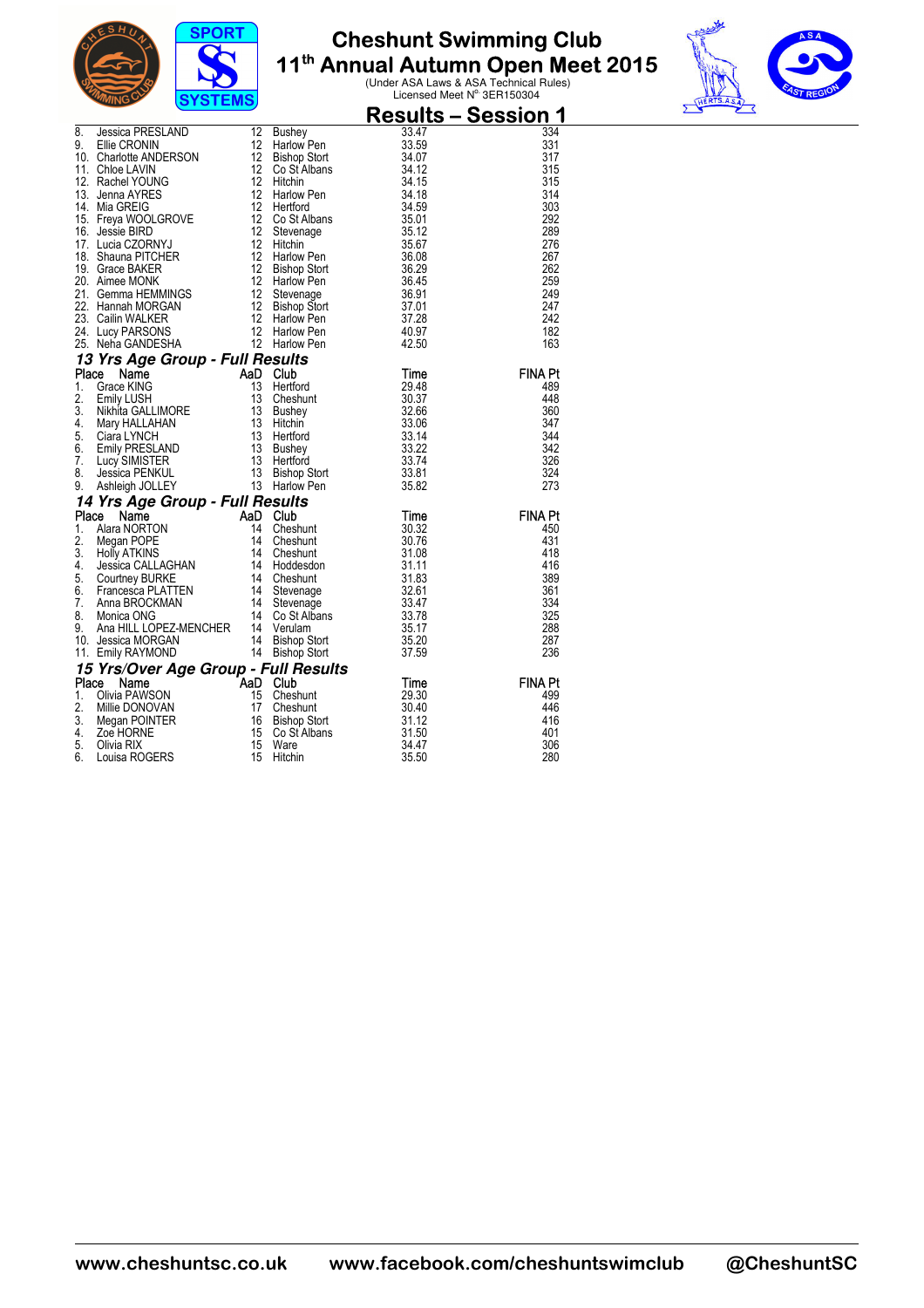



**Results – Session 1** 

#### **EVENT 10 Boys Open 50m Freestyle**

|    |                                                                                                                                                                                                                                                                                                                                                                                                                                                                                                              |          |                                  |                | <b>FINA Pt</b> |
|----|--------------------------------------------------------------------------------------------------------------------------------------------------------------------------------------------------------------------------------------------------------------------------------------------------------------------------------------------------------------------------------------------------------------------------------------------------------------------------------------------------------------|----------|----------------------------------|----------------|----------------|
|    |                                                                                                                                                                                                                                                                                                                                                                                                                                                                                                              |          |                                  |                | 181<br>176     |
|    |                                                                                                                                                                                                                                                                                                                                                                                                                                                                                                              |          |                                  |                | 167            |
|    |                                                                                                                                                                                                                                                                                                                                                                                                                                                                                                              |          |                                  |                | 145            |
|    |                                                                                                                                                                                                                                                                                                                                                                                                                                                                                                              |          |                                  |                | 143            |
|    |                                                                                                                                                                                                                                                                                                                                                                                                                                                                                                              |          |                                  |                | 143<br>128     |
|    |                                                                                                                                                                                                                                                                                                                                                                                                                                                                                                              |          |                                  |                | 125            |
|    |                                                                                                                                                                                                                                                                                                                                                                                                                                                                                                              |          |                                  |                | 114            |
|    |                                                                                                                                                                                                                                                                                                                                                                                                                                                                                                              |          |                                  |                | 105            |
|    |                                                                                                                                                                                                                                                                                                                                                                                                                                                                                                              |          |                                  |                | 99             |
|    |                                                                                                                                                                                                                                                                                                                                                                                                                                                                                                              |          |                                  |                | 97<br>95       |
|    |                                                                                                                                                                                                                                                                                                                                                                                                                                                                                                              |          |                                  |                | 88             |
|    |                                                                                                                                                                                                                                                                                                                                                                                                                                                                                                              |          |                                  |                | 82             |
|    |                                                                                                                                                                                                                                                                                                                                                                                                                                                                                                              |          |                                  |                | 79             |
|    |                                                                                                                                                                                                                                                                                                                                                                                                                                                                                                              |          |                                  |                | 78<br>64       |
|    |                                                                                                                                                                                                                                                                                                                                                                                                                                                                                                              |          |                                  |                | 54             |
|    | <b>O9 Yrs Age Group - Full Results<br/> 1. Alastar STEWART 4D Club<br/> 2. Max HILL 9 Harlow Pen 35.86<br/> 2. Max HILL 9 Harlow Pen 36.87<br/> 3. Max HILL 9 Stevenage 36.85<br/> 4. Henry ROBERTS 9 Hertford 38.567<br/> 5. Woody SOUTH 9 Cheshunt 38.</b><br>16. Iommy LIDDIARD 9 Ware<br>19. Rafferty GROAT 9 Harlow Pen<br>10 Yrs Age Group - Full Results<br>10 Yrs Age Group - Full Results<br>1. Ben STRINGER And Club<br>1. Ben STRINGER 10 Ware<br>3. Slates WOOLGROVE 10 Co St Albans 37.32<br>4. |          |                                  |                |                |
|    |                                                                                                                                                                                                                                                                                                                                                                                                                                                                                                              |          |                                  |                | <b>FINA Pt</b> |
|    |                                                                                                                                                                                                                                                                                                                                                                                                                                                                                                              |          |                                  |                | 200            |
|    |                                                                                                                                                                                                                                                                                                                                                                                                                                                                                                              |          |                                  |                | 163<br>160     |
|    |                                                                                                                                                                                                                                                                                                                                                                                                                                                                                                              |          |                                  |                | 151            |
|    |                                                                                                                                                                                                                                                                                                                                                                                                                                                                                                              |          |                                  |                | 130            |
|    |                                                                                                                                                                                                                                                                                                                                                                                                                                                                                                              |          |                                  |                | 119            |
|    |                                                                                                                                                                                                                                                                                                                                                                                                                                                                                                              |          |                                  |                | 116<br>114     |
|    |                                                                                                                                                                                                                                                                                                                                                                                                                                                                                                              |          |                                  |                | 111            |
|    |                                                                                                                                                                                                                                                                                                                                                                                                                                                                                                              |          |                                  |                | 109            |
|    |                                                                                                                                                                                                                                                                                                                                                                                                                                                                                                              |          |                                  |                | 85             |
|    |                                                                                                                                                                                                                                                                                                                                                                                                                                                                                                              |          |                                  |                | 79             |
|    |                                                                                                                                                                                                                                                                                                                                                                                                                                                                                                              |          |                                  |                | 70<br>68       |
|    |                                                                                                                                                                                                                                                                                                                                                                                                                                                                                                              |          |                                  |                | 54             |
|    |                                                                                                                                                                                                                                                                                                                                                                                                                                                                                                              |          |                                  |                |                |
|    |                                                                                                                                                                                                                                                                                                                                                                                                                                                                                                              |          |                                  |                | <b>FINA Pt</b> |
|    |                                                                                                                                                                                                                                                                                                                                                                                                                                                                                                              |          |                                  |                | 314            |
|    |                                                                                                                                                                                                                                                                                                                                                                                                                                                                                                              |          |                                  |                | 263<br>223     |
|    |                                                                                                                                                                                                                                                                                                                                                                                                                                                                                                              |          |                                  |                | 221            |
|    |                                                                                                                                                                                                                                                                                                                                                                                                                                                                                                              |          |                                  |                | 197            |
|    |                                                                                                                                                                                                                                                                                                                                                                                                                                                                                                              |          |                                  |                | 186            |
|    |                                                                                                                                                                                                                                                                                                                                                                                                                                                                                                              |          |                                  |                | 185<br>181     |
|    |                                                                                                                                                                                                                                                                                                                                                                                                                                                                                                              |          |                                  |                | 159            |
|    |                                                                                                                                                                                                                                                                                                                                                                                                                                                                                                              |          |                                  |                | 128            |
|    |                                                                                                                                                                                                                                                                                                                                                                                                                                                                                                              |          |                                  |                | 117            |
|    |                                                                                                                                                                                                                                                                                                                                                                                                                                                                                                              |          |                                  |                | 109<br>65      |
|    |                                                                                                                                                                                                                                                                                                                                                                                                                                                                                                              |          |                                  |                |                |
|    | 12 Yrs Age Group - Full Results<br>Place Name Manne AaD Club                                                                                                                                                                                                                                                                                                                                                                                                                                                 |          |                                  | Time           | <b>FINA Pt</b> |
| 1. | Alfie WARNOCK                                                                                                                                                                                                                                                                                                                                                                                                                                                                                                | 12       | Hitchin                          | 31.30          | 272            |
| 2. | Charlie KING                                                                                                                                                                                                                                                                                                                                                                                                                                                                                                 | 12<br>12 | Co St Albans                     | 31.68          | 263<br>257     |
|    | 3. Zane BATT<br>4. Max ELAND                                                                                                                                                                                                                                                                                                                                                                                                                                                                                 |          | Cheshunt<br>12 Hertford          | 31.89<br>32.14 | 251            |
| 5. | Adam FEARON                                                                                                                                                                                                                                                                                                                                                                                                                                                                                                  |          | 12 Harlow Pen                    | 33.61          | 220            |
|    | 6. Louis CRIPPS                                                                                                                                                                                                                                                                                                                                                                                                                                                                                              |          | 12 Ware                          | 35.08          | 193            |
| 7. | Rhys DOLAN<br>8. Benjamin KULAGOWSKI                                                                                                                                                                                                                                                                                                                                                                                                                                                                         |          | 12 Hoddesdon                     | 35.25<br>35.74 | 190<br>183     |
|    | 9. Darren RAPHY                                                                                                                                                                                                                                                                                                                                                                                                                                                                                              |          | 12 Harlow Pen<br>12 Bishop Stort | 36.55          | 171            |
|    | 10. James THRELFALL                                                                                                                                                                                                                                                                                                                                                                                                                                                                                          |          | 12 Hertford<br>12 Ware           | 36.85          | 167            |
|    | 11. William FIELD                                                                                                                                                                                                                                                                                                                                                                                                                                                                                            |          |                                  | 37.48          | 158            |
|    | 12. Lorimer JENKINS<br>13. Dougie GRAYLING                                                                                                                                                                                                                                                                                                                                                                                                                                                                   |          | 12 Hitchin<br>12 Hoddesdon       | 39.03<br>40.60 | 140<br>125     |
|    | 14. George GOLLOP                                                                                                                                                                                                                                                                                                                                                                                                                                                                                            |          | 12 Hertford                      | 42.48          | 109            |
|    | 15. Jed EASTLAND                                                                                                                                                                                                                                                                                                                                                                                                                                                                                             |          | 12 Bishop Stort                  | 50.87          | 63             |
|    | 13 Yrs Age Group - Full Results                                                                                                                                                                                                                                                                                                                                                                                                                                                                              |          |                                  |                |                |
|    | Place Name                                                                                                                                                                                                                                                                                                                                                                                                                                                                                                   | AaD Club |                                  | Time           | <b>FINA Pt</b> |
| 1. | Joshua TRAPP                                                                                                                                                                                                                                                                                                                                                                                                                                                                                                 | 13       | Hertford                         | 28.41<br>29.66 | 364<br>320     |
|    |                                                                                                                                                                                                                                                                                                                                                                                                                                                                                                              |          |                                  | 29.87          | 313            |
|    |                                                                                                                                                                                                                                                                                                                                                                                                                                                                                                              |          |                                  | 31.31          | 272            |
|    |                                                                                                                                                                                                                                                                                                                                                                                                                                                                                                              |          |                                  | 32.01          | 255            |
|    |                                                                                                                                                                                                                                                                                                                                                                                                                                                                                                              |          |                                  | 32.89<br>32.99 | 235<br>232     |
|    |                                                                                                                                                                                                                                                                                                                                                                                                                                                                                                              |          |                                  | 33.84          | 215            |
|    |                                                                                                                                                                                                                                                                                                                                                                                                                                                                                                              |          |                                  | 34.19          | 209            |
|    |                                                                                                                                                                                                                                                                                                                                                                                                                                                                                                              |          |                                  | 36.46          | 172            |
|    | 1. Joshua Horos (1990)<br>2. Charlie COOK<br>3. Kieran MCCARTHY<br>4. Owen STRINGER<br>5. Benjamin WILLIAMSON<br>5. Benjamin WILLIAMSON<br>13 Hoddesdon<br>7. James GOR<br>7. James GOR<br>7. James GOR<br>8. Hugo CONNOLLY HARDING<br>13 Cheshunt<br><br>12. William JONES                                                                                                                                                                                                                                  |          | 13 Bushey                        | 37.36<br>38.75 | 160<br>143     |
|    |                                                                                                                                                                                                                                                                                                                                                                                                                                                                                                              |          |                                  |                |                |

**www.cheshuntsc.co.uk www.facebook.com/cheshuntswimclub @CheshuntSC**